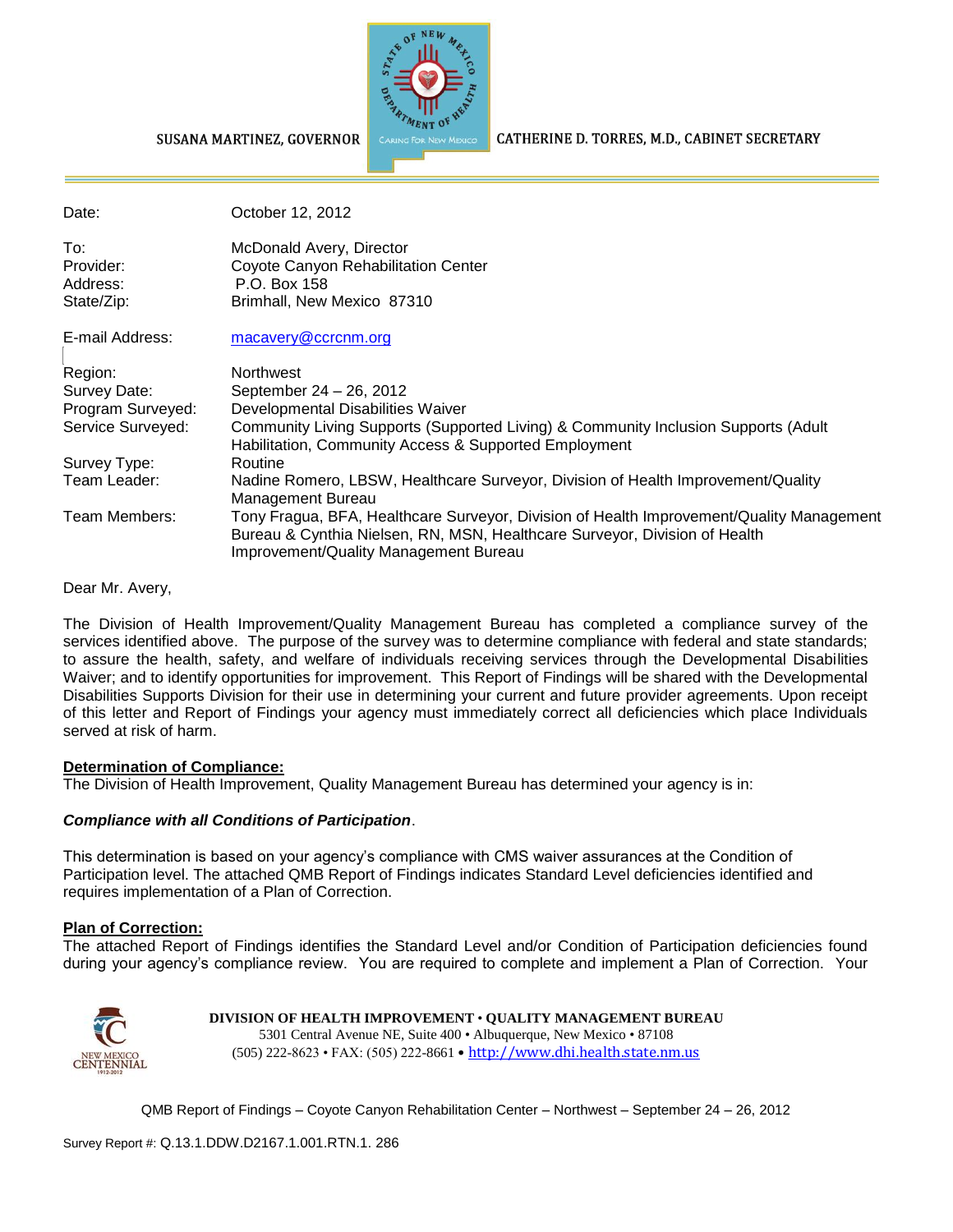agency has a total of 45 business days (10 business days to submit your POC for approval and 35 days to implement your *approved* Plan of Correction) from the receipt of this letter.

### **Submission of your Plan of Correction:**

Please submit your agency's Plan of Correction in the space on the two right columns of the Report of Findings. *(See attachment "A" for additional guidance in completing the Plan of Correction)*.

Within 10 business days of receipt of this letter your agency Plan of Correction must be submitted to the parties below:

#### **1. Quality Management Bureau, Attention: Plan of Correction Coordinator 5301 Central Ave. NE Suite 400 Albuquerque, NM 87108**

#### **2. Developmental Disabilities Supports Division Regional Office for region of service surveyed**

Upon notification from QMB that your *Plan of Correction has been approved*, you must implement all remedies and corrective actions to come into compliance. If your Plan of Correction is denied, you must resubmit a revised plan as soon as possible for approval, as your POC approval and all remedies must be completed within 45 business days of the receipt of this letter.

Failure to submit your POC within the allotted 10 business days or complete and implement your Plan of Correction within the total 45 business days allowed may result in the imposition of a \$200 per day Civil Monetary Penalty until it is received, completed and/or implemented.

#### **Request for Informal Reconsideration of Findings (IRF):**

If you disagree with a finding of deficient practice, you have 10 business days upon receipt of this notice to request an IRF. Submit your request for an IRF in writing to:

> QMB Deputy Bureau Chief 5301 Central Ave NE Suite #400 Albuquerque, NM 87108 Attention: IRF request

See Attachment "C" for additional guidance in completing the request for Informal Reconsideration of Findings. The request for an IRF will not delay the implementation of your Plan of Correction which must be completed within 45 total business days (10 business days to submit your POC for approval and 35 days to implement your *approved* Plan of Correction). Providers may not appeal the nature or interpretation of the standard or regulation, the team composition or sampling methodology. If the IRF approves the modification or removal of a finding, you will be advised of any changes.

Please call the Plan of Correction Coordinator at 505-699-9356 if you have questions about the Report of Findings or Plan of Correction. Thank you for your cooperation and for the work you perform.

Sincerely,

Nadine Romero, LBSW

Nadine Romero, LBSW Team Lead/Healthcare Surveyor Division of Health Improvement Quality Management Bureau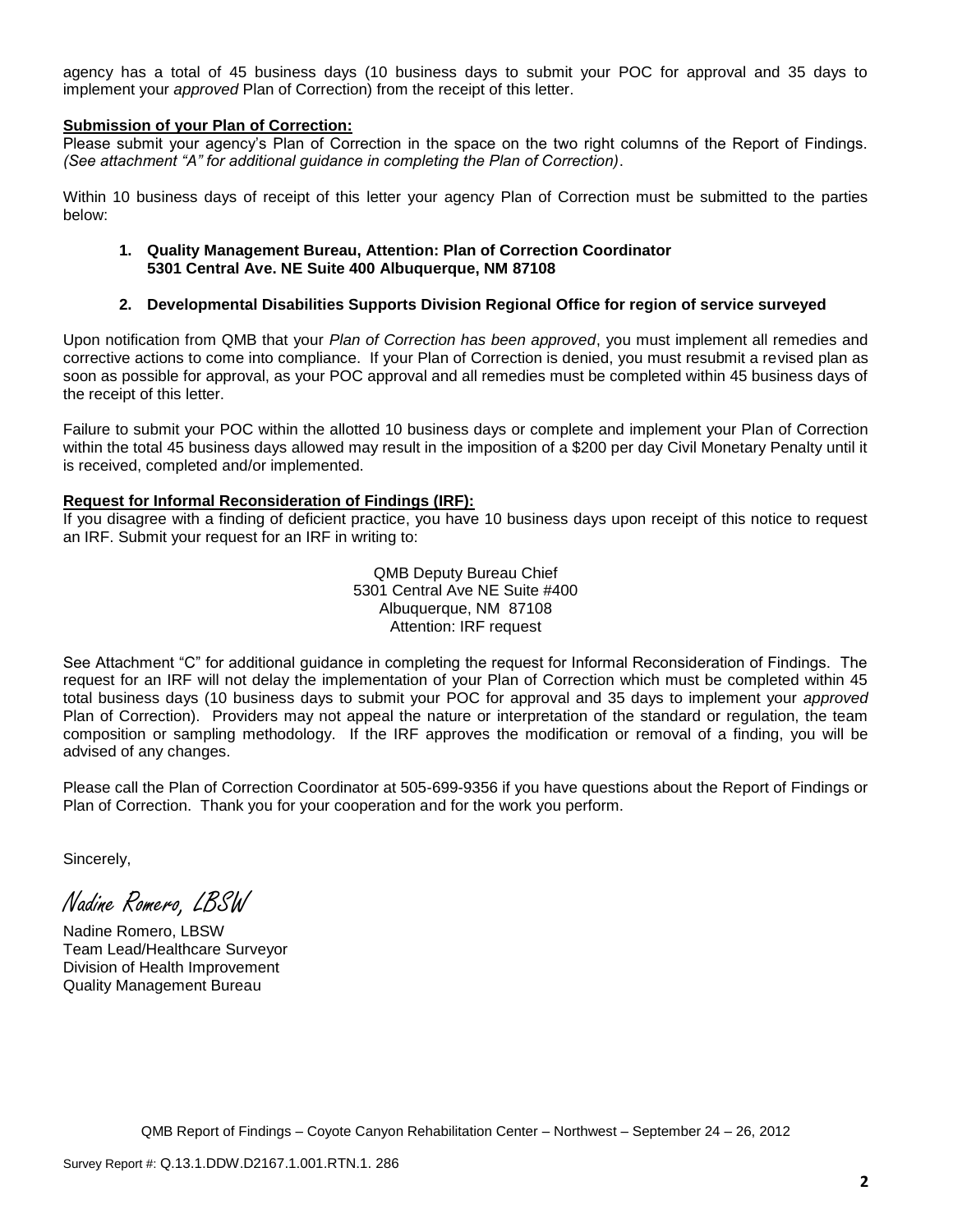| arvey i rocess Employea.                |                                                                                                                                                                                                                                                                                                                                                                                                                                                                 |                                                                                                                                                                                                                                                                                                                                                                                                                                                                                                                                                                             |
|-----------------------------------------|-----------------------------------------------------------------------------------------------------------------------------------------------------------------------------------------------------------------------------------------------------------------------------------------------------------------------------------------------------------------------------------------------------------------------------------------------------------------|-----------------------------------------------------------------------------------------------------------------------------------------------------------------------------------------------------------------------------------------------------------------------------------------------------------------------------------------------------------------------------------------------------------------------------------------------------------------------------------------------------------------------------------------------------------------------------|
| <b>Entrance Conference Date:</b>        | September 24, 2012                                                                                                                                                                                                                                                                                                                                                                                                                                              |                                                                                                                                                                                                                                                                                                                                                                                                                                                                                                                                                                             |
| Present:                                | William B. Howard, Trainer<br>Sherry Kee, Case Manager<br>Jeff Kee, Program Director<br><b>DOH/DHI/QMB</b>                                                                                                                                                                                                                                                                                                                                                      | <b>Coyote Canyon Rehabilitation Center</b><br>Margie Jarvison, Community Living Manager<br>Yvette Sandoval, Quality Assurance<br>Lucille McCabe, Adult Habilitation Manager<br>Laura James, Case Manager/Incident Management Coordinator<br>Adriana Sandoval, Health Manager<br>Gabriel Jim, Community Living Manager<br>Jonathan Avery, Supported Employment Manager<br>Sandra Francis, Adult Habilitation Instructor<br>Dianabelle Kercheva, Adult Habilitation Instructor<br>Nadine Romero, LBSW, Team Lead/Healthcare Surveyor<br>Tony Fragua, BFA, Healthcare Surveyor |
| <b>Exit Conference Date:</b>            | September 26, 2012                                                                                                                                                                                                                                                                                                                                                                                                                                              | Cynthia Nielsen, RN, MSN, Healthcare Surveyor                                                                                                                                                                                                                                                                                                                                                                                                                                                                                                                               |
|                                         |                                                                                                                                                                                                                                                                                                                                                                                                                                                                 |                                                                                                                                                                                                                                                                                                                                                                                                                                                                                                                                                                             |
| Present:                                | <b>Coyote Canyon Rehabilitation Center</b><br>Margie Jarvison, Community Living Manager<br>Sherry Kee, Case Manager<br>Jeff Kee, Program Director<br>Yvette Sandoval, Quality Assurance<br>Lucille McCabe, Adult Habilitation Manager<br>Laura James, Case Manager/Incident Management Coordinator<br>Adriana Sandoval, Health Manager<br>Gabriel Jim, Community Living Manager<br>Walter Jones, Facility - Transportation<br>Orlinda Charleston, Job Developer |                                                                                                                                                                                                                                                                                                                                                                                                                                                                                                                                                                             |
|                                         | <b>DOH/DHI/QMB</b>                                                                                                                                                                                                                                                                                                                                                                                                                                              | Nadine Romero, LBSW Team Lead/Healthcare Surveyor<br>Tony Fragua, BFA Healthcare Surveyor<br>Cynthia Nielsen, RN, MSN, Healthcare Surveyor                                                                                                                                                                                                                                                                                                                                                                                                                                  |
|                                         |                                                                                                                                                                                                                                                                                                                                                                                                                                                                 | <b>DDSD - Northwest Regional Office</b><br>Crystal Wright, Regional Manager<br>Tamara Peterson, Regional Nurse                                                                                                                                                                                                                                                                                                                                                                                                                                                              |
| <b>Administrative Locations Visited</b> | Number:                                                                                                                                                                                                                                                                                                                                                                                                                                                         | 1                                                                                                                                                                                                                                                                                                                                                                                                                                                                                                                                                                           |
| <b>Total Sample Size</b>                | Number:                                                                                                                                                                                                                                                                                                                                                                                                                                                         | 8                                                                                                                                                                                                                                                                                                                                                                                                                                                                                                                                                                           |
|                                         |                                                                                                                                                                                                                                                                                                                                                                                                                                                                 | 0 - Jackson Class Members<br>8 - Non- <i>Jackson</i> Class Members<br>7 - Supported Living<br>5 - Adult Habilitation<br>7 - Community Access<br>4 - Supported Employment                                                                                                                                                                                                                                                                                                                                                                                                    |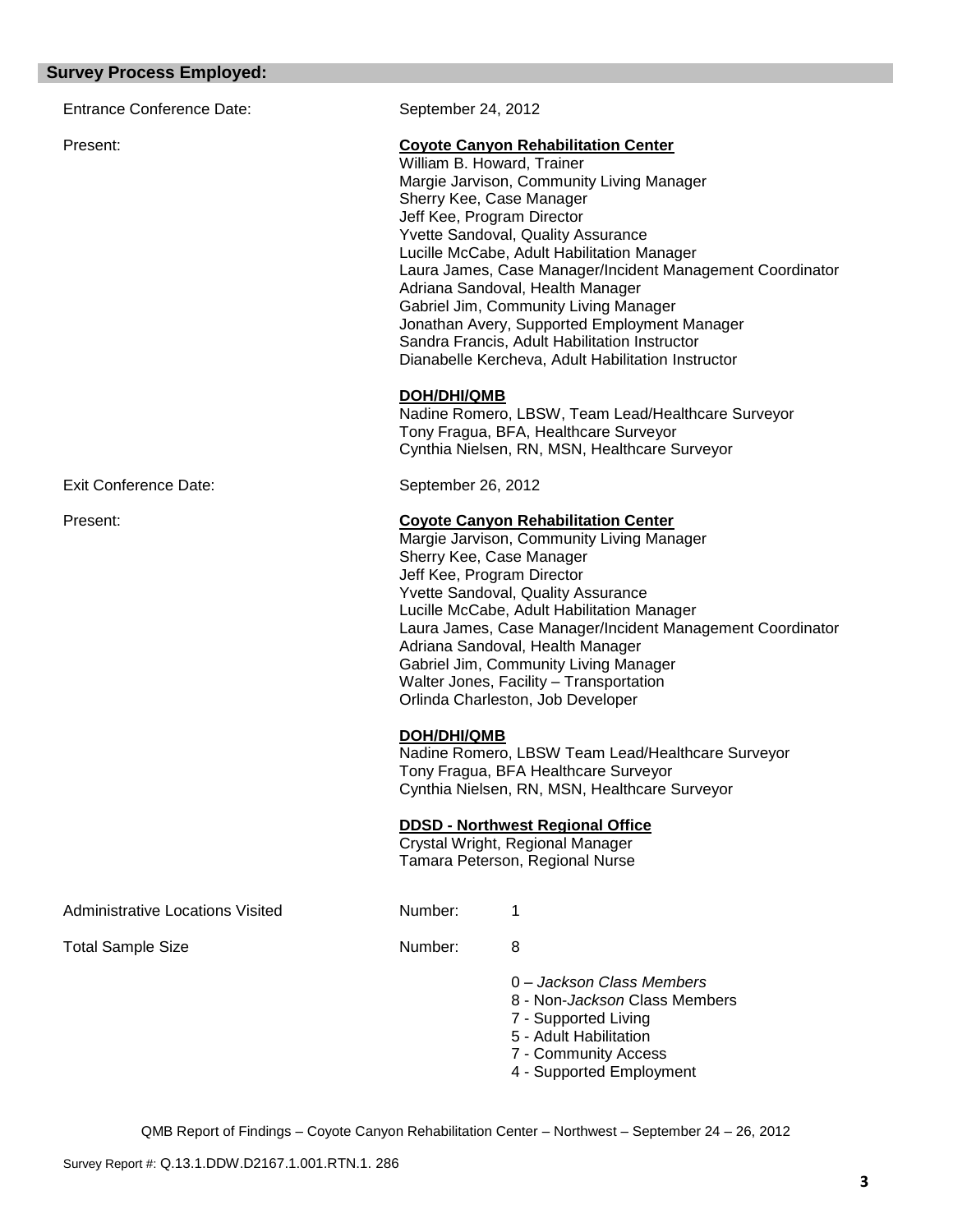| <b>Total Homes Visited</b>                | Number: | 5  |
|-------------------------------------------|---------|----|
| Supported Homes Visited<br>❖              | Number: | 5  |
| Persons Served Records Reviewed           | Number: | 8  |
| Persons Served Interviewed                | Number: | 8  |
| Direct Support Personnel Interviewed      | Number: | 14 |
| Direct Support Personnel Records Reviewed | Number: | 52 |
| Service Coordinator Records Reviewed      | Number: | 1  |

Administrative Files Reviewed

- **•** Billing Records
- Medical Records
- Incident Management Records
- **•** Personnel Files
- Training Records
- Agency Policy and Procedure
- Caregiver Criminal History Screening Records
- **•** Employee Abuse Registry
- Human Rights Notes and/or Meeting Minutes
- Evacuation Drills
- Quality Assurance / Improvement Plan
- CC: Distribution List: DOH Division of Health Improvement
	- DOH Developmental Disabilities Supports Division
	- DOH Office of Internal Audit
	- HSD Medical Assistance Division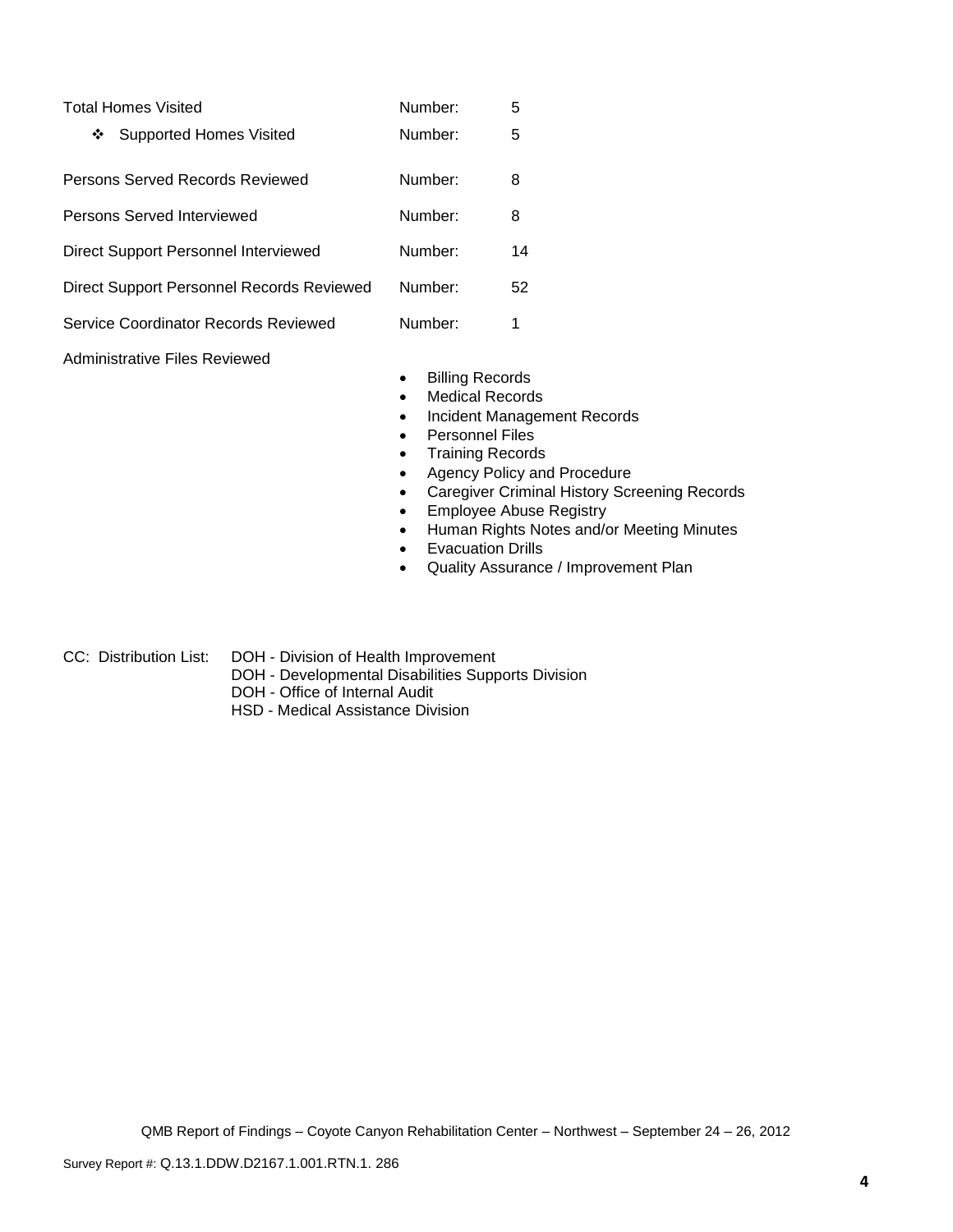# **Attachment A**

# **Provider Instructions for Completing the QMB Plan of Correction (POC) Process**

### *Introduction:*

After a QMB Compliance Survey, your QMB Report of Findings will be sent to you via e-mail.

Each provider must develop and implement a Plan of Correction (POC) that identifies specific quality assurance and quality improvement activities the agency will implement to correct deficiencies and prevent continued non compliance.

Agencies must submit their Plan of Correction within 10 business days from the date you receive the QMB Report of Findings. (Providers who do not submit a POC within 10 business days will be referred to the Internal Review Committee [IRC] for possible actions or sanctions).

Agencies must fully implement their approved Plan of Correction within 45 business days (10 business days to submit your POC for approval and 35 days to implement your approved Plan of Correction) from the date they receive the QMB Report of Findings. (Providers who fail to complete a POC within the 45 business days allowed shall be referred to the IRC for possible actions or sanctions.)

If you have questions about the Plan of Correction process, call the QMB Plan of Correction Coordinator at 505-699-9356 or email at Crystal.Lopez-Beck@state.nm.us. Requests for technical assistance must be requested through your DDSD Regional Office.

The POC process cannot resolve disputes regarding findings. If you wish to dispute a finding on the official Report of Findings, you must file an Informal Reconsideration of Findings (IRF) request within ten (10) business days of receiving your report. Please note that you must still submit a POC for findings that are in question (see Attachment "C").

## *Instructions for Completing Agency POC:*

## *Required Content*

Your Plan of Correction should provide a step-by-step description of the methods to correct each deficient practice to prevent recurrence and information that ensures the regulation cited is in compliance. The remedies noted in your POC are expected to be added to your Agency's required, annual Quality Assurance Plan.

If a deficiency has already been corrected, the plan should state how it was corrected, the completion date (date the correction was accomplished), and how possible recurrence of the deficiency will be prevented.

### *The Plan of Correction must address the required six CMS core elements to address each deficiency of the POC:*

- 1. How the specific and realistic corrective action will be accomplished for individuals found to have been affected by the deficient practice.
- 2. How the agency will identify other individuals who have the potential to be affected by the same deficient practice, and how the agency will act to protect individuals in similar situations.
- 3. What QA measures will be put into place or systemic changes made to ensure that the deficient practice will not recur
- 4. Indicate how the agency plans to monitor its performance to make sure that solutions are sustained. The agency must develop a QA plan for ensuring that correction is achieved and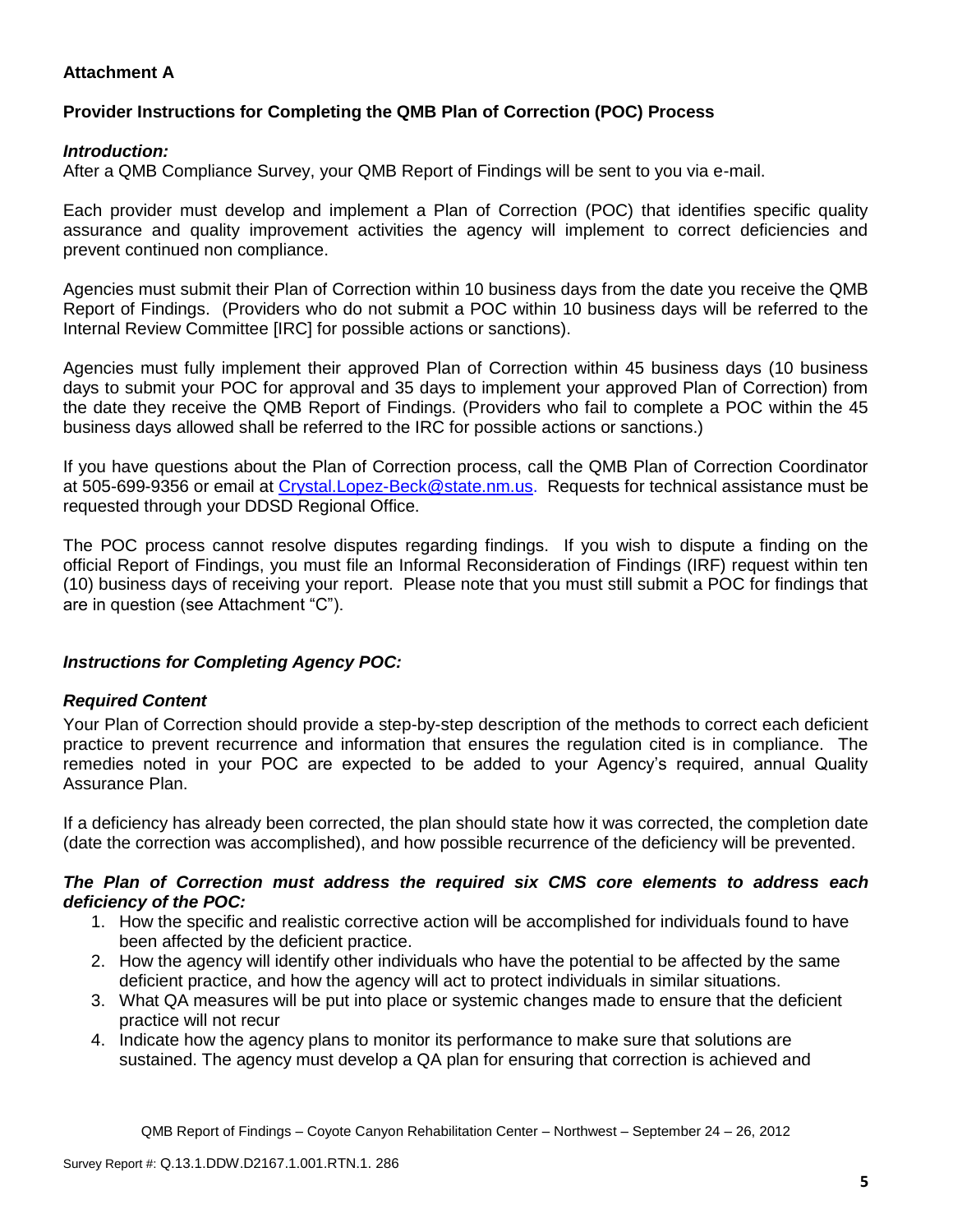sustained. This QA plan must be implemented, and the corrective action evaluated for its effectiveness. The plan of correction is integrated into the agency quality assurance system; and

- 5. Include dates when corrective action will be completed. The corrective action completion dates must be acceptable to the State.
- 6. The POC must be signed and dated by the agency director or other authorized official.

*The following details should be considered when developing your POC:*

- Details about how and when Consumer, Personnel and Residential files are audited by Agency personnel to ensure they contain required documents;
- Information about how Medication Administration Records are reviewed to verify they contain all required information before they are distributed, as they are being used, and after they are completed;
- Your processes for ensuring that all staff are trained in Core Competencies, Incident Reporting, and Individual-Specific service requirements, etc;
- How accuracy in Billing documentation is assured;
- How health, safety is assured;
- For Case Management Providers, how ISPs are reviewed to verify they meet requirements, how the timeliness of LOC packet submissions and consumer visits are tracked;
- Your process for gathering, analyzing and responding to Quality data; and,
- Details about Quality Targets in various areas, current status, analyses about why targets were not met, and remedies implemented.

*Note:* **Instruction or in-service of staff alone may not be a sufficient plan of correction.** This is a good first step toward correction, but additional steps should be taken to ensure the deficiency is corrected and will not recur.

## *Completion Dates*

- The plan of correction must include a **completion date** (entered in the far right-hand column) for each finding. Be sure the date is **realistic** in the amount of time your Agency will need to correct the deficiency; not to exceed 45 total business days.
- Direct care issues should be corrected immediately and monitored appropriately.
- Some deficiencies may require a staged plan to accomplish total correction.
- Deficiencies requiring replacement of equipment, etc., may require more time to accomplish correction but should show reasonable time frames.

# *Initial Submission of the Plan of Correction Requirements*

- 1. The Plan of Correction must be completed on the official QMB Survey Report of Findings/Plan of Correction Form and received by QMB within ten (10) business days from the date you received the report of findings.
- 2. For questions about the POC process, call the QMB POC Coordinator, Crystal Lopez-Beck at 505- 699-9356 for assistance.
- 3. For Technical Assistance (TA) in developing or implementing your POC, contact your local DDSD Regional Office.
- 4. Submit your POC to Crystal Lopez-Beck, POC Coordinator in any of the following ways:
	- a. Electronically at Crystal.Lopez-Beck@state.nm.us *(preferred method)*
	- b. Fax to 505-222-8661, or
	- c. Mail to POC Coordinator, 5301 Central Avenue SW, Suite 400, Albuquerque, NM 87108
- 5. Do not submit supporting documentation (evidence of compliance) to QMB until after your POC has been approved by the QMB.
- 6. QMB will notify you when your POC has been "approve" or "denied."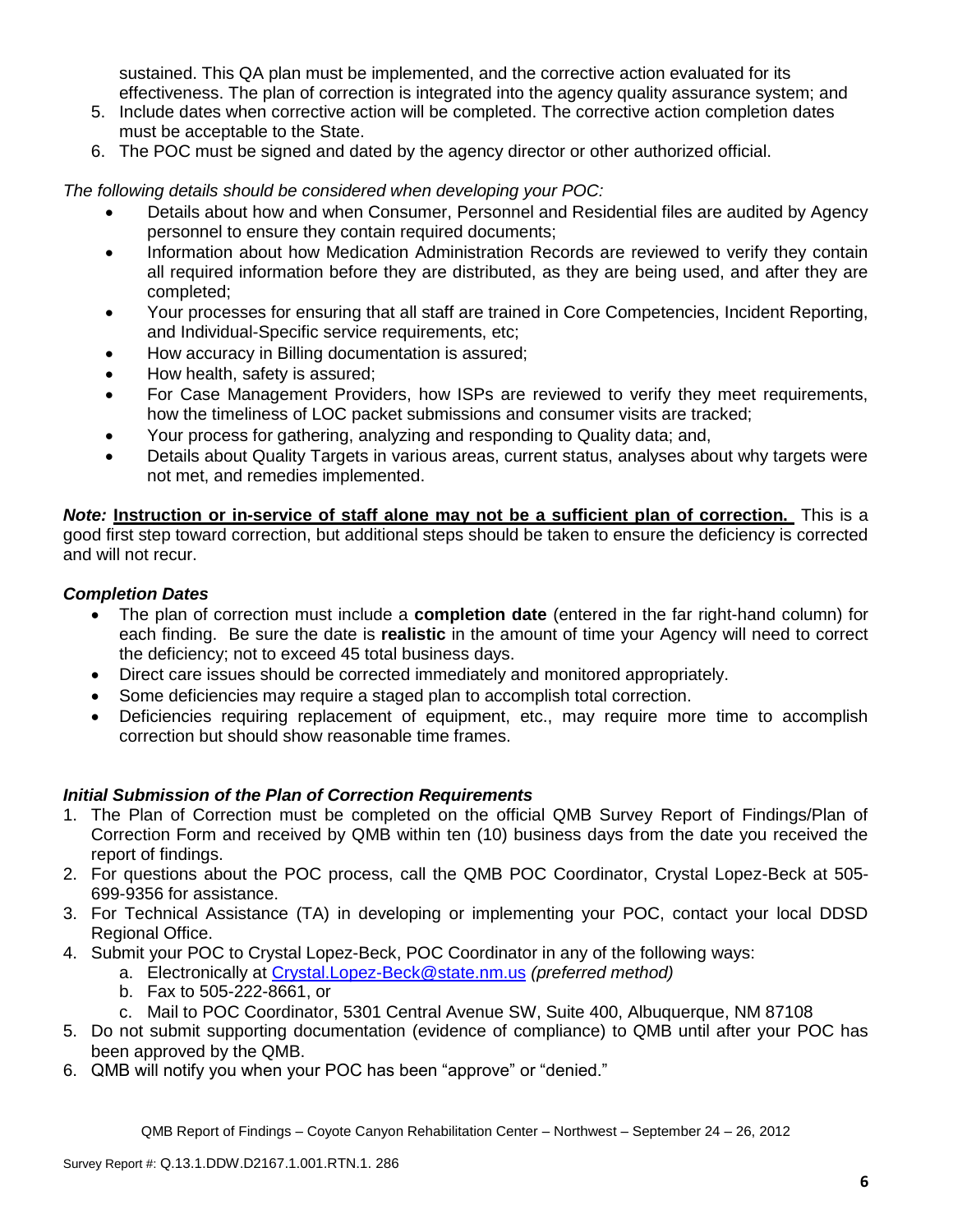- a. During this time, whether your POC is "approved," or "denied," you will have a maximum of 45 business days from the date of receipt of your Report of Findings to correct all survey deficiencies.
- b. If your POC is denied, it must be revised and resubmitted as soon as possible, as the 45 business day limit is in effect.
- c. If your POC is denied a second time your agency may be referred to the Internal Review Committee.
- d. You will receive written confirmation when your POC has been approved by QMB and a final deadline for completion of your POC.
- 7. Failure to submit your POC within 10 business days without prior approval of an extension by QMB will result in a referral to the Internal Review Committee and the possible implementation of monetary penalties and/or sanctions.

# *POC Document Submission Requirements*

Once your POC has been approved by the QMB Plan of Correction Coordinator you must submit copies of documents as evidence that all deficiencies have been corrected, as follows.

- 1. Your internal documents are due within a *maximum* of 45 business days of receipt of your Report of Findings.
- 2. You may submit your documents by postal mail (paper hard copy or on a disc), fax, or electronically (scanned and attached to e-mails).
- 3. All submitted documents *must be annotated*; please be sure the tag numbers and Identification numbers are indicated on each document submitted. Documents which are not annotated with the Tag number and Identification number may not be accepted.
- 4. Do not submit original documents; Please provide copies or scanned electronic files for evidence. Originals must be maintained in the agency file(s) per DDSD Standards.
- 5. In lieu of some documents, you may submit copies of file or home audit forms that clearly indicate cited deficiencies have been corrected, other attestations of correction must be approved by the Plan of Correction Coordinator prior to their submission.
- 6. For billing deficiencies, you must submit:
	- a. Evidence of an internal audit of billing documentation for a sample of individuals and timeframes;
	- b. Copies of "void and adjust" forms submitted to correct all over-billed or unjustified units billed identified during your internal audit.

Revisions, Modifications or Extensions to your Plan of Correction (post QMB approval) must be made in writing and submitted to the Deputy Chief at QMB, prior to the due date and are approved on a case-bycase basis. No changes may be made to your POC or the timeframes for implementation without written approval of the POC Coordinator.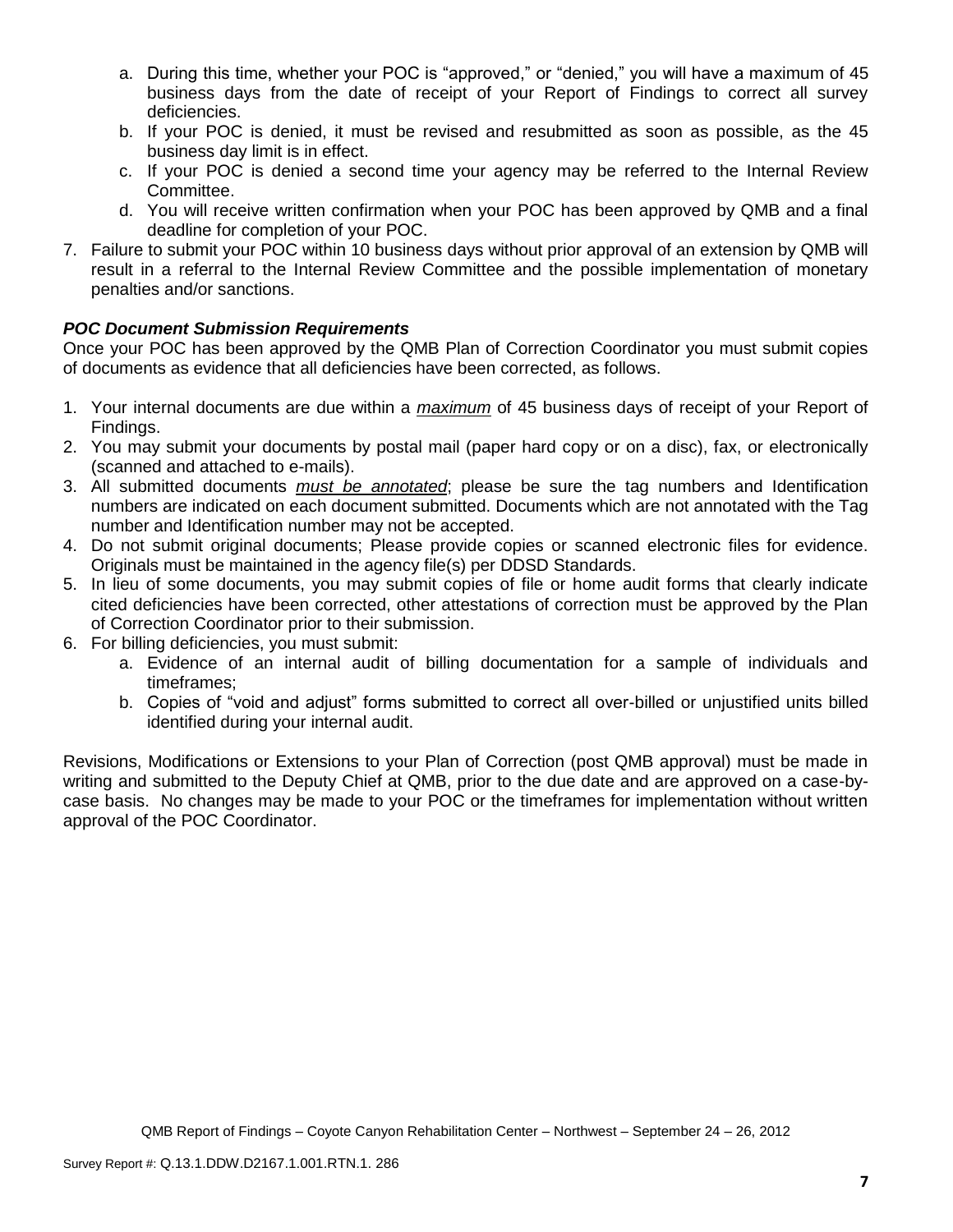## **QMB Determinations of Compliance**

## "Compliance with Conditions of Participation"

The QMB determination of "Compliance with Conditions of Participation," indicates that a provider is in compliance with all 'Conditions of Participation,' (CoP) but may have standard level deficiencies (deficiencies which are not at the condition level) out of compliance. The agency has obtained a level of compliance such that there is a minimal potential for harm to individuals' health and safety. To qualify for a determination of Compliance with Conditions of Participation, the provider must be in compliance with *all* Conditions of Participation.

# "Partial-Compliance with Conditions of Participation"

The QMB determination of "Partial-Compliance with Conditions of Participation" indicates that a provider is out of compliance with one (1) to three (3) 'Conditions of Participation.' This partialcompliance, if not corrected, may result in a serious negative outcome or the potential for more than minimal harm to individuals' health and safety. The Agency may also have standard level deficiencies (deficiencies which are not at the condition level).

Providers receiving a repeat determination of 'Partial-Compliance' for repeat deficiencies of CoPs may be referred by the Quality Management Bureau to the Internal Review Committee (IRC) for consideration of remedies and possible actions.

# "Non-Compliant with Conditions of Participation":

The QMB determination of "Non-Compliance with Conditions of Participation," indicates a provider is significantly out of compliance with Conditions of Participation and/or has:

- Four (4) Conditions of Participation out of compliance.
- Multiple findings of widespread non-compliance with any standard or regulation with a significant potential for more than minimal harm.
- Any finding of actual harm or Immediate Jeopardy.

The Agency may also have standard level deficiencies (deficiencies which are not at the condition level).

Providers receiving a repeat determination of 'Non-Compliance' will be referred by Quality Management Bureau to the Internal Review Committee (IRC) for consideration of remedies and possible actions.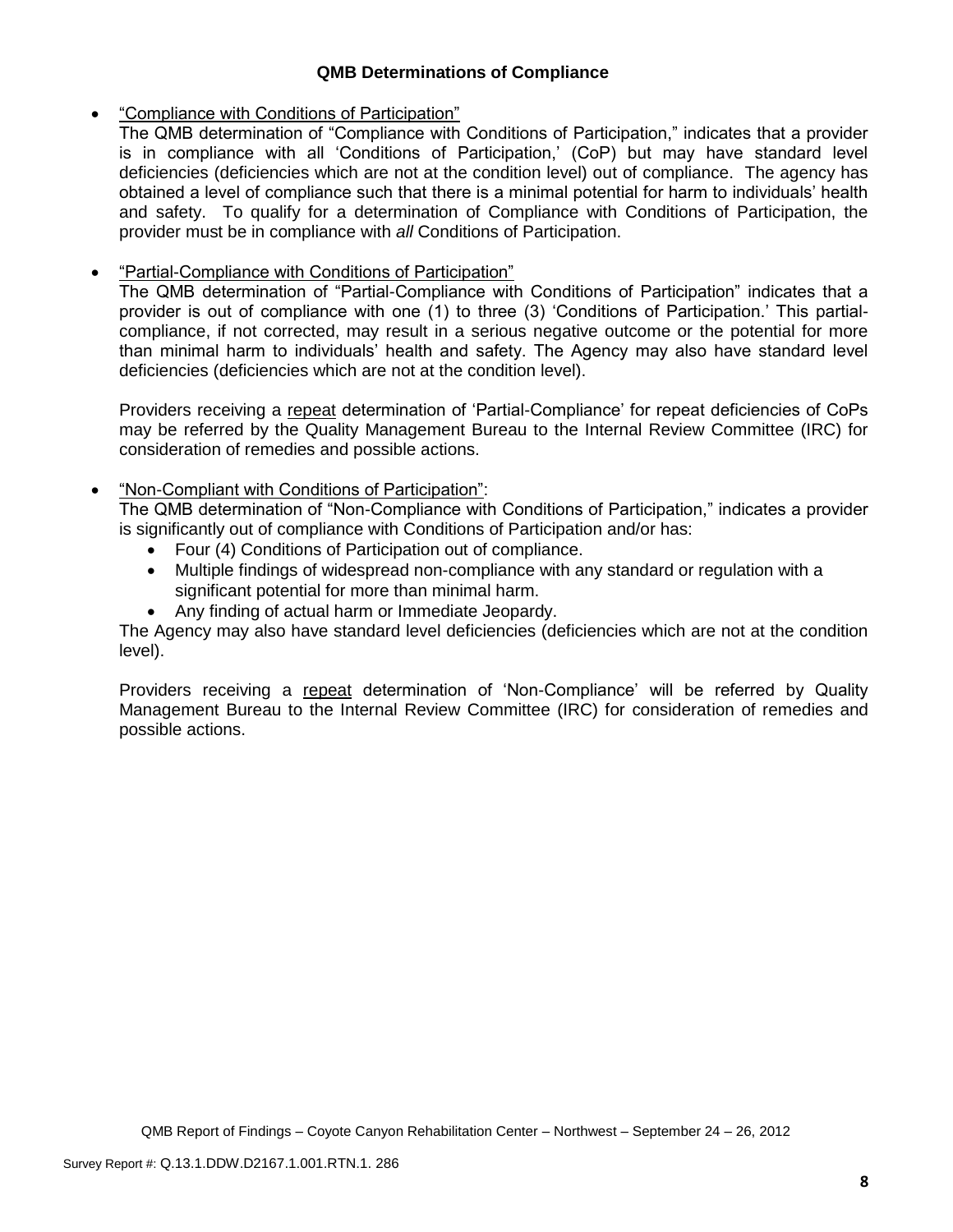## **Attachment C**

### **Guidelines for the Provider Informal Reconsideration of Finding (IRF) Process**

## **Introduction:**

Throughout the QMB Survey process, surveyors are openly communicating with providers. Open communication means surveyors have clarified issues and/or requested missing information before completing the review through the use of the signed/dated "Document Request," or "administrative Needs," etc. forms. Regardless, there may still be instances where the provider disagrees with a specific finding. Providers may use the following process to informally dispute a finding.

## **Instructions:**

- 1. The Informal Reconsideration of the Finding (IRF) request must be in writing to the QMB Deputy Bureau Chief **within 10 business days** of receipt of the final Report of Findings.
- 2. The written request for an IRF *must* be completed on the QMB Request for Informal Reconsideration of Finding form available on the QMB website:<http://dhi.health.state.nm.us/qmb>
- 3. The written request for an IRF must specify in detail the request for reconsideration and why the finding is inaccurate.
- 4. The IRF request must include all supporting documentation or evidence.
- 5. If you have questions about the IRC process, email the IRF Chairperson, Scott Good at [scott.good@state.nm.us](mailto:scott.good@state.nm.us) for assistance.

### **The following limitations apply to the IRF process:**

- The request for an IRF and all supporting evidence must be received within 10 business days.
- Findings based on evidence requested during the survey and not provided may not be subject to reconsideration.
- The supporting documentation must be new evidence not previously reviewed or requested by the survey team.
- Providers must continue to complete their Plan of Correction during the IRF process
- Providers may not request an IRF to challenge the sampling methodology.
- Providers may not request an IRF based on disagreement with the nature of the standard or regulation.
- Providers may not request an IRF to challenge the team composition.
- Providers may not request an IRF to challenge the DHI/QMB determination of compliance or the length of their DDSD provider contract.

A Provider forfeits the right to an IRF if the request is not made within 10 business days of receiving the report and/or does not include all supporting documentation or evidence to show compliance with the standards and regulations.

The IRF Committee will review the request, the Provider will be notified in writing of the ruling; no face-toface meeting will be conducted.

When a Provider requests that a finding be reconsidered, it does not stop or delay the Plan of Correction process. **Providers must continue to complete the Plan of Correction, including the finding in dispute regardless of the IRF status.** If a finding is removed or modified, it will be noted and removed or modified from the Report of Findings. It should be noted that in some cases a Plan of Correction may be completed prior to the IRF process being completed. The provider will be notified in writing on the decisions of the IRF committee.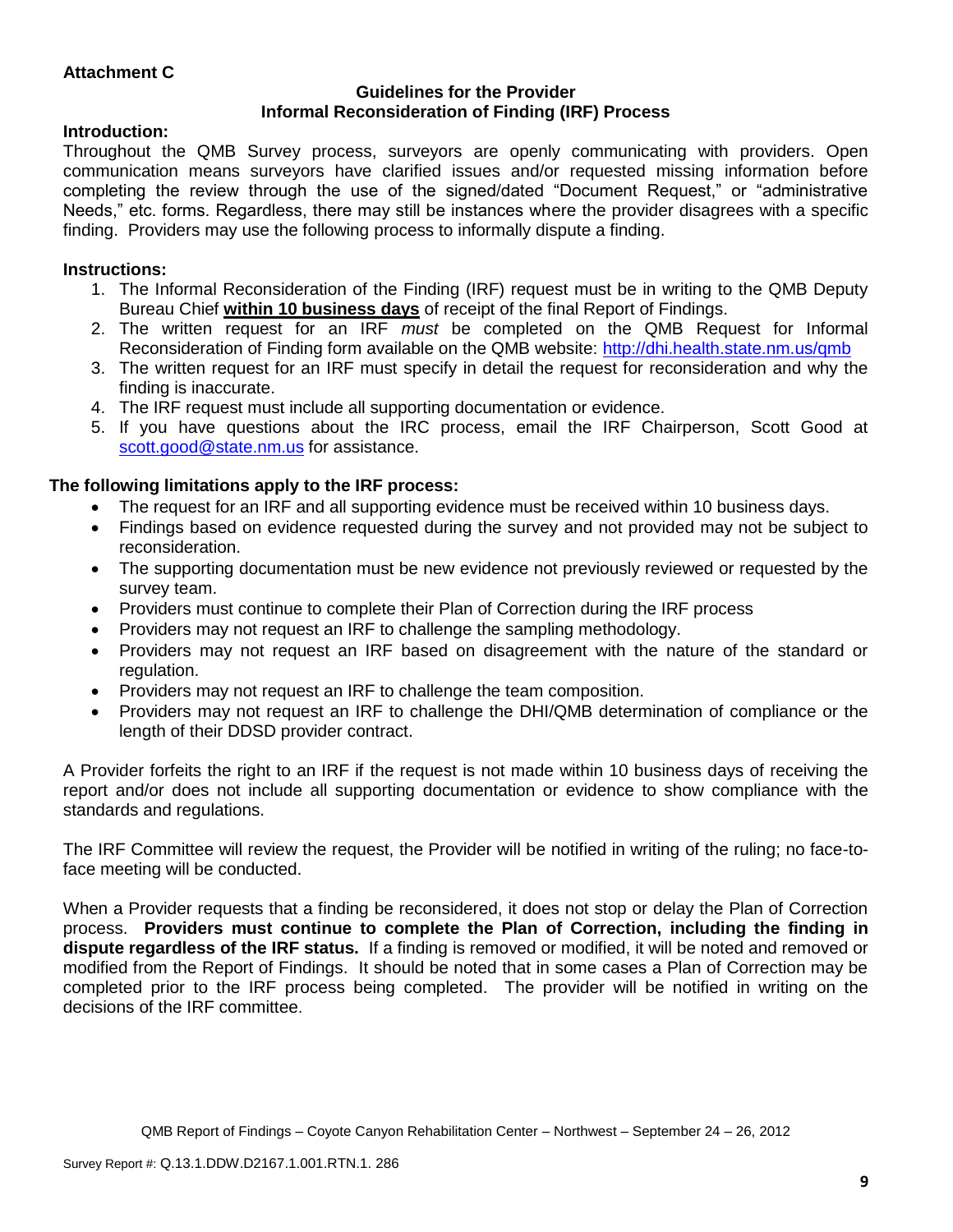| Agency:                 | <b>Coyote Canyon Rehabilitation Center Northwest Region</b>                                      |
|-------------------------|--------------------------------------------------------------------------------------------------|
| Program:                | Developmental Disabilities Waiver                                                                |
| Service:                | Community Living Supports (Supported Living) & Community Inclusion Supports (Adult Habilitation, |
|                         | Community Access & Supported Employment)                                                         |
| <b>Monitoring Type:</b> | <b>Routine Survey</b>                                                                            |
| Date of Survey:         | September 24 – 26, 2012                                                                          |

| <b>Standard of Care</b>                                                                                                                                                                                                                                                                                                                                                                                                                                                                                                                                                                                                                                                                                                                                                                                                                                                                                                                                                                                                                                                                                                                                                                                                                                          | <b>Deficiencies</b>                                                                                                                                                                                                                                                                                                                                                                                                                                      | <b>Agency Plan of Correction, On-going</b><br><b>QA/QI &amp; Responsible Party</b>                                                                                                                                                                                          | <b>Date</b><br><b>Due</b> |  |  |
|------------------------------------------------------------------------------------------------------------------------------------------------------------------------------------------------------------------------------------------------------------------------------------------------------------------------------------------------------------------------------------------------------------------------------------------------------------------------------------------------------------------------------------------------------------------------------------------------------------------------------------------------------------------------------------------------------------------------------------------------------------------------------------------------------------------------------------------------------------------------------------------------------------------------------------------------------------------------------------------------------------------------------------------------------------------------------------------------------------------------------------------------------------------------------------------------------------------------------------------------------------------|----------------------------------------------------------------------------------------------------------------------------------------------------------------------------------------------------------------------------------------------------------------------------------------------------------------------------------------------------------------------------------------------------------------------------------------------------------|-----------------------------------------------------------------------------------------------------------------------------------------------------------------------------------------------------------------------------------------------------------------------------|---------------------------|--|--|
| <b>CMS Assurance – Service Plans: ISP Implementation –</b> Services are delivered in accordance with the service plan, including type,                                                                                                                                                                                                                                                                                                                                                                                                                                                                                                                                                                                                                                                                                                                                                                                                                                                                                                                                                                                                                                                                                                                           |                                                                                                                                                                                                                                                                                                                                                                                                                                                          |                                                                                                                                                                                                                                                                             |                           |  |  |
| scope, amount, duration and frequency specified in the service plan.                                                                                                                                                                                                                                                                                                                                                                                                                                                                                                                                                                                                                                                                                                                                                                                                                                                                                                                                                                                                                                                                                                                                                                                             |                                                                                                                                                                                                                                                                                                                                                                                                                                                          |                                                                                                                                                                                                                                                                             |                           |  |  |
| Tag #1A08 Agency Case File                                                                                                                                                                                                                                                                                                                                                                                                                                                                                                                                                                                                                                                                                                                                                                                                                                                                                                                                                                                                                                                                                                                                                                                                                                       | <b>Standard Level Deficiency</b>                                                                                                                                                                                                                                                                                                                                                                                                                         |                                                                                                                                                                                                                                                                             |                           |  |  |
| Developmental Disabilities (DD) Waiver Service<br>Standards effective 4/1/2007<br><b>CHAPTER 1 II. PROVIDER AGENCY</b><br><b>REQUIREMENTS:</b> The objective of these<br>standards is to establish Provider Agency policy,<br>procedure and reporting requirements for DD<br>Medicaid Waiver program. These requirements<br>apply to all such Provider Agency staff, whether<br>directly employed or subcontracting with the<br>Provider Agency. Additional Provider Agency<br>requirements and personnel qualifications may<br>be applicable for specific service standards.<br>D. Provider Agency Case File for the<br><b>Individual:</b> All Provider Agencies shall maintain<br>at the administrative office a confidential case<br>file for each individual. Case records belong to<br>the individual receiving services and copies shall<br>be provided to the receiving agency whenever<br>an individual changes providers. The record<br>must also be made available for review when<br>requested by DOH, HSD or federal government<br>representatives for oversight purposes. The<br>individual's case file shall include the following<br>requirements:<br>(1) Emergency contact information, including the<br>individual's address, telephone number, | Based on record review, the Agency failed to<br>maintain at the administrative office a<br>confidential case file for 1 of 8 individuals.<br>Review of the Agency individual case files found<br>the following items were not found, incomplete,<br>and/or not current:<br>• Vision Exam<br><sup>o</sup> Individual #8 - As indicated by the DDSD file<br>matrix Vision Exams are to be conducted<br>every other year. No evidence of exam was<br>found. | <b>Provider:</b><br>State your Plan of Correction for the<br>deficiencies cited in this tag here: $\rightarrow$<br><b>Provider:</b><br><b>Enter your ongoing Quality Assurance/Quality</b><br>Improvement processes as it related to this tag<br>number here: $\rightarrow$ |                           |  |  |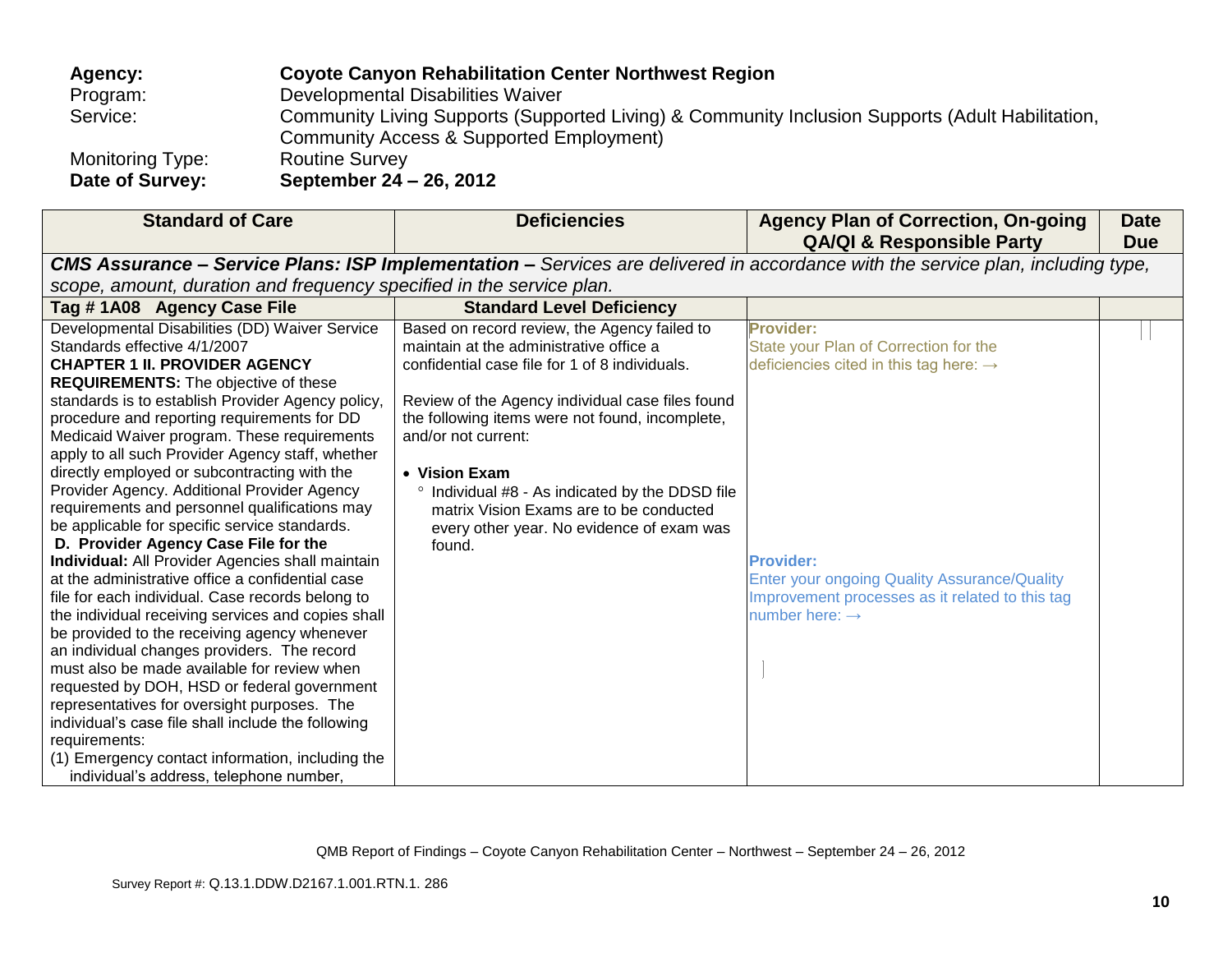| names and telephone numbers of relatives,           |  |  |
|-----------------------------------------------------|--|--|
| or guardian or conservator, physician's             |  |  |
| name(s) and telephone number(s), pharmacy           |  |  |
|                                                     |  |  |
| name, address and telephone number, and             |  |  |
| health plan if appropriate;                         |  |  |
| (2) The individual's complete and current ISP,      |  |  |
| with all supplemental plans specific to the         |  |  |
| individual, and the most current completed          |  |  |
| Health Assessment Tool (HAT);                       |  |  |
| (3) Progress notes and other service delivery       |  |  |
| documentation;                                      |  |  |
| (4) Crisis Prevention/Intervention Plans, if there  |  |  |
| are any for the individual;                         |  |  |
| (5) A medical history, which shall include at least |  |  |
| demographic data, current and past medical          |  |  |
| diagnoses including the cause (if known) of         |  |  |
| the developmental disability, psychiatric           |  |  |
| diagnoses, allergies (food, environmental,          |  |  |
| medications), immunizations, and most               |  |  |
|                                                     |  |  |
| recent physical exam;                               |  |  |
| (6) When applicable, transition plans completed     |  |  |
| for individuals at the time of discharge from       |  |  |
| Fort Stanton Hospital or Los Lunas Hospital         |  |  |
| and Training School; and                            |  |  |
| (7) Case records belong to the individual           |  |  |
| receiving services and copies shall be              |  |  |
| provided to the individual upon request.            |  |  |
| (8) The receiving Provider Agency shall be          |  |  |
| provided at a minimum the following records         |  |  |
| whenever an individual changes provider             |  |  |
| agencies:                                           |  |  |
| (a) Complete file for the past 12 months;           |  |  |
| (b) ISP and quarterly reports from the current      |  |  |
| and prior ISP year;                                 |  |  |
| (c) Intake information from original admission      |  |  |
| to services; and                                    |  |  |
| (d) When applicable, the Individual                 |  |  |
| Transition Plan at the time of discharge            |  |  |
| from Los Lunas Hospital and Training                |  |  |
| School or Ft. Stanton Hospital.                     |  |  |
|                                                     |  |  |
|                                                     |  |  |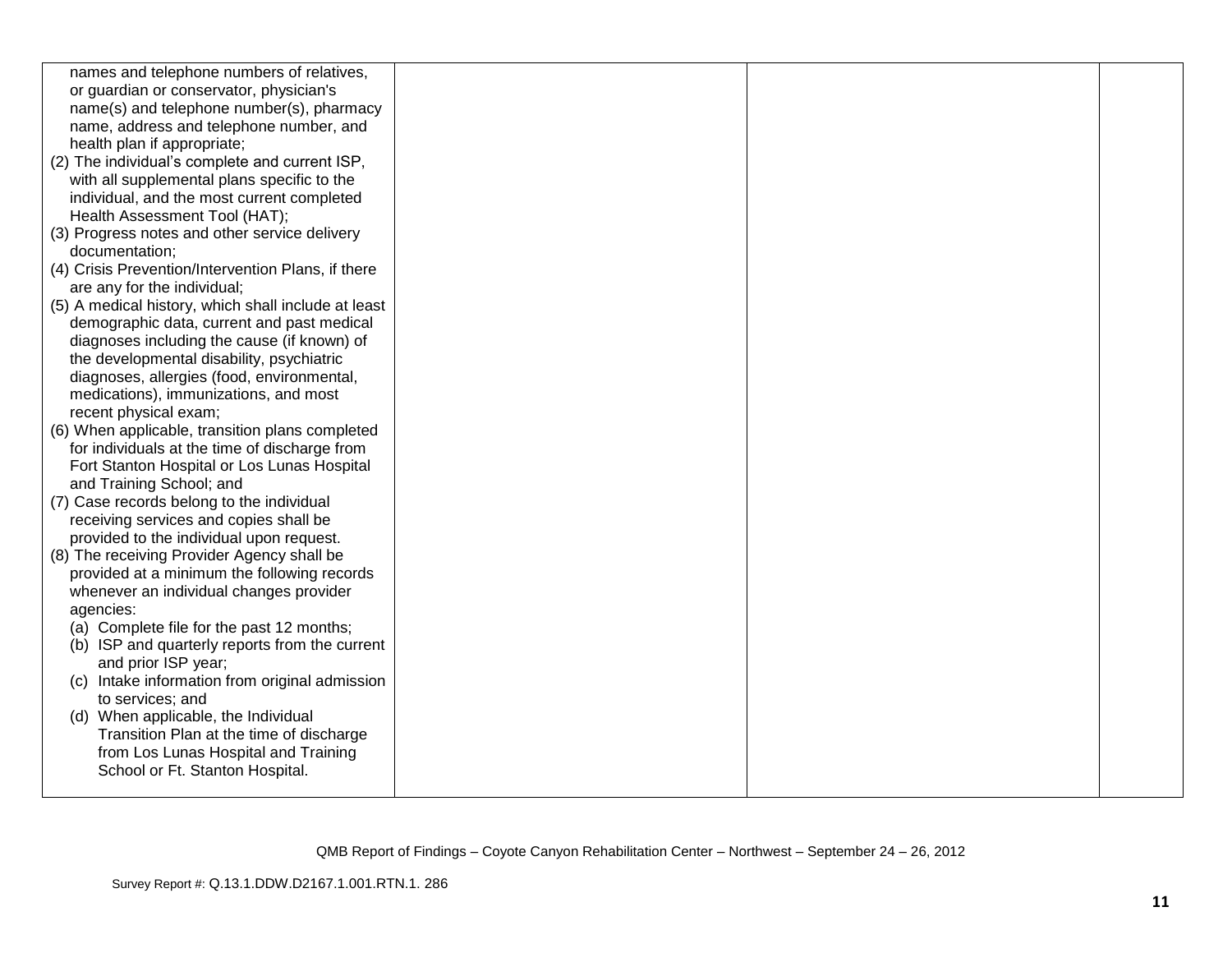| NMAC 8.302.1.17 RECORD KEEPING AND                |  |  |
|---------------------------------------------------|--|--|
| <b>DOCUMENTATION REQUIREMENTS: A</b>              |  |  |
| provider must maintain all the records necessary  |  |  |
| to fully disclose the nature, quality, amount and |  |  |
| medical necessity of services furnished to an     |  |  |
| eligible recipient who is currently receiving or  |  |  |
| who has received services in the past.            |  |  |
|                                                   |  |  |
| B. Documentation of test results: Results of      |  |  |
| tests and services must be documented, which      |  |  |
| includes results of laboratory and radiology      |  |  |
| procedures or progress following therapy or       |  |  |
| treatment.                                        |  |  |
|                                                   |  |  |
|                                                   |  |  |
|                                                   |  |  |
|                                                   |  |  |
|                                                   |  |  |
|                                                   |  |  |
|                                                   |  |  |
|                                                   |  |  |
|                                                   |  |  |
|                                                   |  |  |
|                                                   |  |  |
|                                                   |  |  |
|                                                   |  |  |
|                                                   |  |  |
|                                                   |  |  |
|                                                   |  |  |
|                                                   |  |  |
|                                                   |  |  |
|                                                   |  |  |
|                                                   |  |  |
|                                                   |  |  |
|                                                   |  |  |
|                                                   |  |  |
|                                                   |  |  |
|                                                   |  |  |
|                                                   |  |  |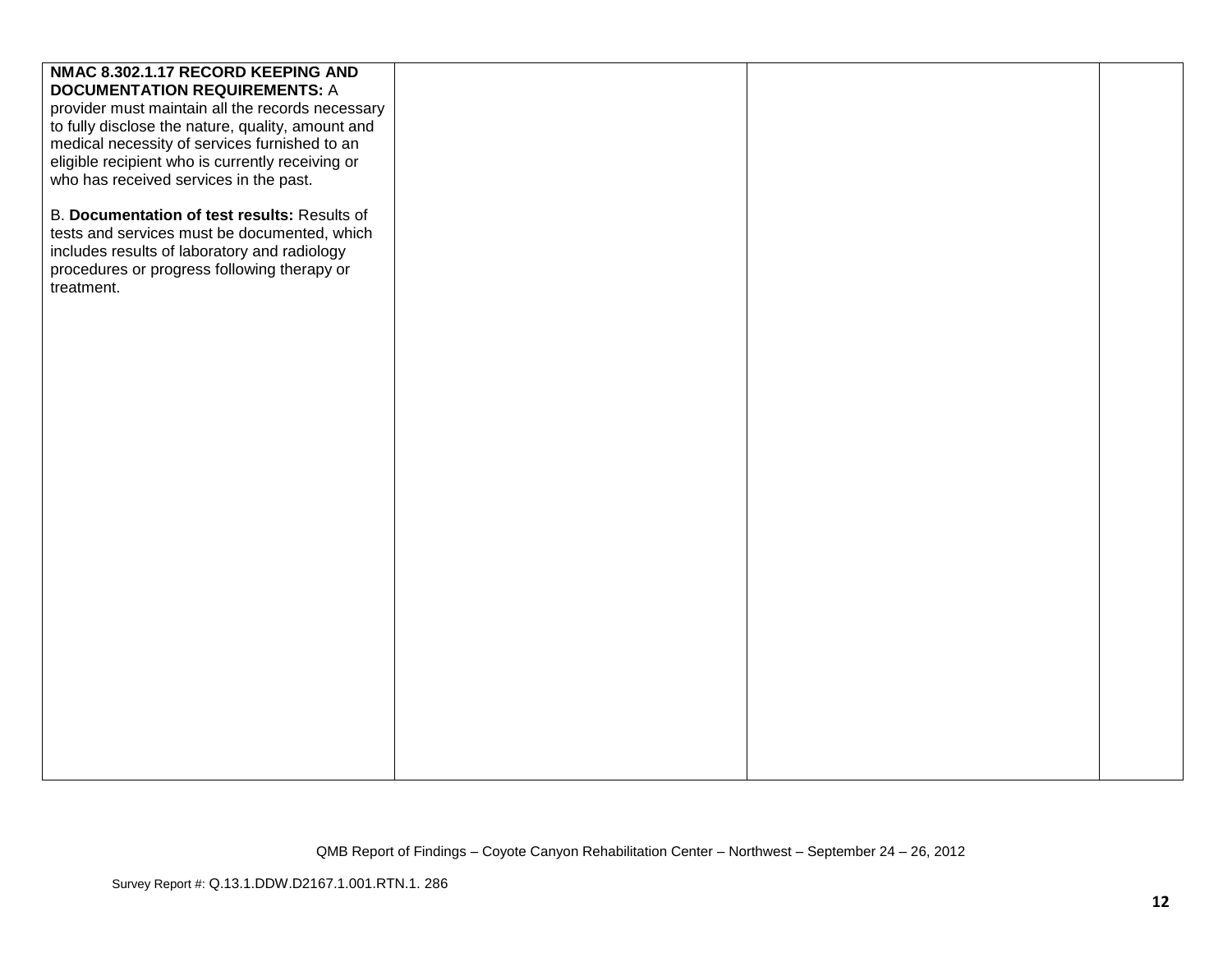| Provider:<br>Developmental Disabilities (DD) Waiver Service<br>Based on record review, the Agency failed to<br>Standards effective 4/1/2007<br>maintain a complete and confidential case file in<br><b>CHAPTER 6. VIII. COMMUNITY LIVING</b><br>the residence for 5 of 8 Individuals receiving<br><b>SERVICE PROVIDER AGENCY</b><br>Supported Living Services.<br><b>REQUIREMENTS</b><br>The following was not found, incomplete and/or                                                                                                                                                                                                                                                                                                                                                                                                                                                                                                                                                                                                                                                                                                                                                                                                                                                                                                                                                                                                                                                                                                                                                                                                                                                                                                                                                                                                                                                                                                                                  | State your Plan of Correction for the<br>deficiencies cited in this tag here: $\rightarrow$     |
|--------------------------------------------------------------------------------------------------------------------------------------------------------------------------------------------------------------------------------------------------------------------------------------------------------------------------------------------------------------------------------------------------------------------------------------------------------------------------------------------------------------------------------------------------------------------------------------------------------------------------------------------------------------------------------------------------------------------------------------------------------------------------------------------------------------------------------------------------------------------------------------------------------------------------------------------------------------------------------------------------------------------------------------------------------------------------------------------------------------------------------------------------------------------------------------------------------------------------------------------------------------------------------------------------------------------------------------------------------------------------------------------------------------------------------------------------------------------------------------------------------------------------------------------------------------------------------------------------------------------------------------------------------------------------------------------------------------------------------------------------------------------------------------------------------------------------------------------------------------------------------------------------------------------------------------------------------------------------|-------------------------------------------------------------------------------------------------|
| A. Residence Case File: For individuals<br>not current:                                                                                                                                                                                                                                                                                                                                                                                                                                                                                                                                                                                                                                                                                                                                                                                                                                                                                                                                                                                                                                                                                                                                                                                                                                                                                                                                                                                                                                                                                                                                                                                                                                                                                                                                                                                                                                                                                                                  |                                                                                                 |
| receiving Supported Living or Family Living, the<br>Agency shall maintain in the individual's home a<br>• Current Emergency & Personal<br>complete and current confidential case file for<br><b>Identification Information</b><br>each individual. For individuals receiving<br>° Did not contain Individual Current address<br>Independent Living Services, rather than<br>and phone number $(#2 \& 6)$<br>maintaining this file at the individual's home, the<br>complete and current confidential case file for<br><b>Provider:</b><br>° Did not contain Pharmacy Name and phone<br>each individual shall be maintained at the<br>number (#6)<br>agency's administrative site. Each file shall<br>number here: $\rightarrow$<br>include the following:<br>• Annual ISP $(#5)$<br>(1) Complete and current ISP and all<br>supplemental plans specific to the individual;<br>• ISP Signature Page (#5)<br>(2) Complete and current Health Assessment<br>Tool;<br>• Addendum A $(#5)$<br>(3) Current emergency contact information,<br>which includes the individual's address,<br>• Individual Specific Training Section of ISP (#5)<br>telephone number, names and telephone<br>numbers of residential Community Living<br>• Positive Behavioral Crisis Plan (#3)<br>Support providers, relatives, or guardian or<br>conservator, primary care physician's name(s)<br>• Speech Therapy Plan (#1)<br>and telephone number(s), pharmacy name,<br>address and telephone number and dentist<br>• Physical Therapy Plan (#3)<br>name, address and telephone number, and<br>health plan;<br>• Health Care Plans<br>(4) Up-to-date progress notes, signed and<br>$\degree$ Falls (#3)<br>dated by the person making the note for at least<br>the past month (older notes may be transferred<br>• Crisis Plan/Medical Emergency Response<br>to the agency office);<br><b>Plans</b><br>$\degree$ Falls (#3)<br>(5) Data collected to document ISP Action Plan<br>implementation | Enter your ongoing Quality Assurance/Quality<br>Improvement processes as it related to this tag |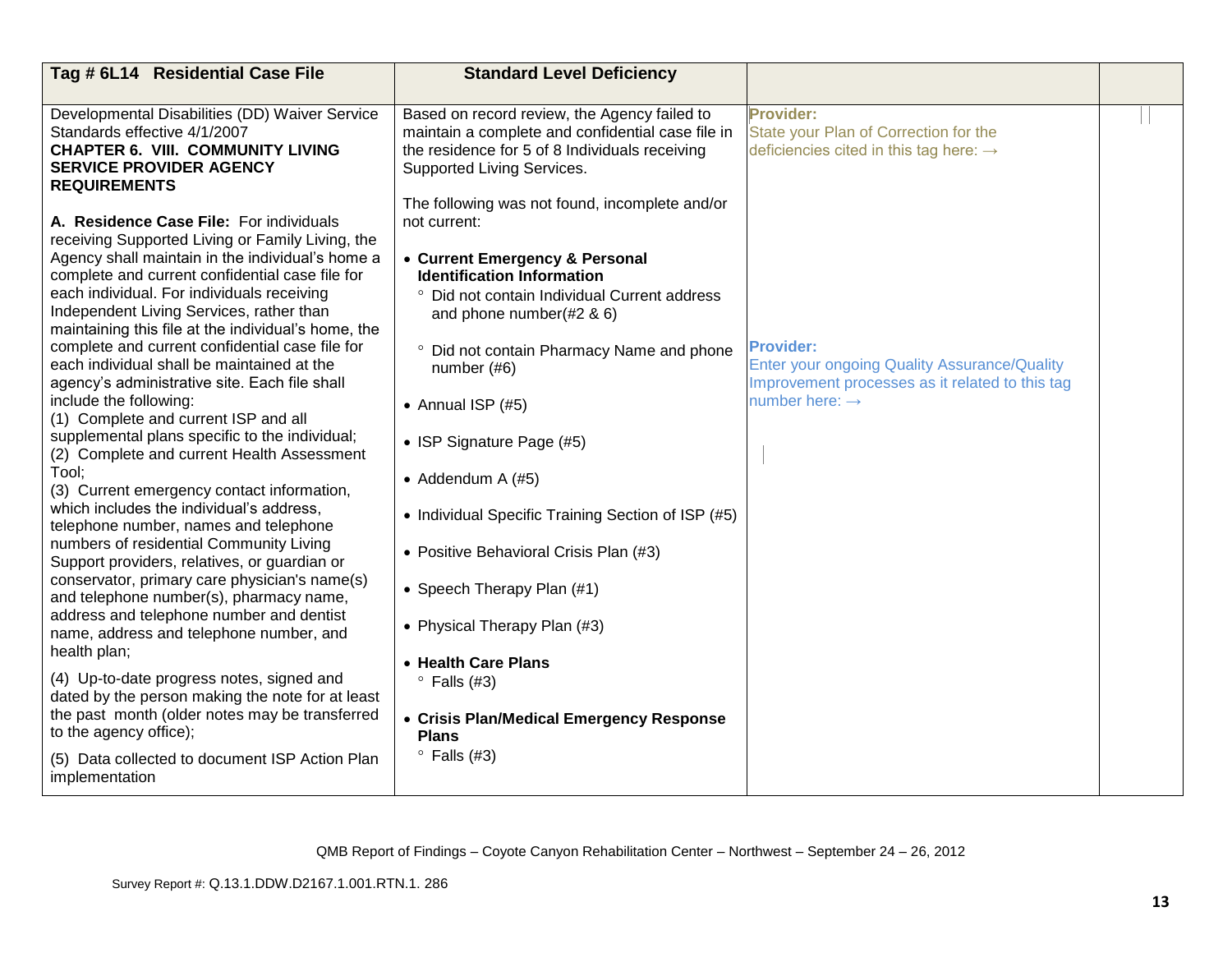|                                                    | (6) Progress notes written by direct care staff                 | • Progress Notes/Daily Contacts Logs:                      |  |
|----------------------------------------------------|-----------------------------------------------------------------|------------------------------------------------------------|--|
| and by nurses regarding individual health status   |                                                                 | $\degree$ Individual #5 - None found for $9/1 - 9$ , 2012. |  |
| and physical conditions including action taken in  |                                                                 |                                                            |  |
| response to identified changes in condition for at |                                                                 | • Progress Notes written by DSP and/or                     |  |
|                                                    | least the past month;                                           | <b>Nurses regarding Health Status:</b>                     |  |
|                                                    | (7) Physician's or qualified health care providers              | $\degree$ Individual #3 - None found for 9/1 - 24,         |  |
|                                                    | written orders;                                                 | 2012                                                       |  |
|                                                    | (8) Progress notes documenting implementation                   |                                                            |  |
|                                                    | of a physician's or qualified health care                       | Individual #5 - None found for $9/1 - 24$ ,<br>$\circ$     |  |
|                                                    | provider's order(s);                                            | 2012                                                       |  |
|                                                    | (9) Medication Administration Record (MAR) for                  |                                                            |  |
|                                                    | the past three (3) months which includes:                       |                                                            |  |
|                                                    | (a) The name of the individual;                                 |                                                            |  |
|                                                    | (b) A transcription of the healthcare                           |                                                            |  |
|                                                    | practitioners prescription including the                        |                                                            |  |
|                                                    | brand and generic name of the medication;                       |                                                            |  |
|                                                    | (c) Diagnosis for which the medication is                       |                                                            |  |
|                                                    | prescribed;                                                     |                                                            |  |
|                                                    | (d) Dosage, frequency and method/route of                       |                                                            |  |
|                                                    | delivery;                                                       |                                                            |  |
|                                                    | (e) Times and dates of delivery;                                |                                                            |  |
| (f)                                                | Initials of person administering or assisting                   |                                                            |  |
|                                                    | with medication; and                                            |                                                            |  |
|                                                    | (g) An explanation of any medication                            |                                                            |  |
|                                                    | irregularity, allergic reaction or adverse                      |                                                            |  |
|                                                    | effect.                                                         |                                                            |  |
|                                                    | (h) For PRN medication an explanation for the                   |                                                            |  |
|                                                    | use of the PRN must include:                                    |                                                            |  |
|                                                    | Observable signs/symptoms or                                    |                                                            |  |
|                                                    | circumstances in which the medication                           |                                                            |  |
|                                                    | is to be used, and                                              |                                                            |  |
|                                                    | Documentation of the<br>(11)<br>effectiveness/result of the PRN |                                                            |  |
|                                                    | delivered.                                                      |                                                            |  |
| (i)                                                | A MAR is not required for individuals                           |                                                            |  |
|                                                    | participating in Independent Living Services                    |                                                            |  |
|                                                    | who self-administer their own medication.                       |                                                            |  |
|                                                    | However, when medication administration                         |                                                            |  |
|                                                    | is provided as part of the Independent                          |                                                            |  |
|                                                    | Living Service a MAR must be maintained                         |                                                            |  |
|                                                    | at the individual's home and an updated                         |                                                            |  |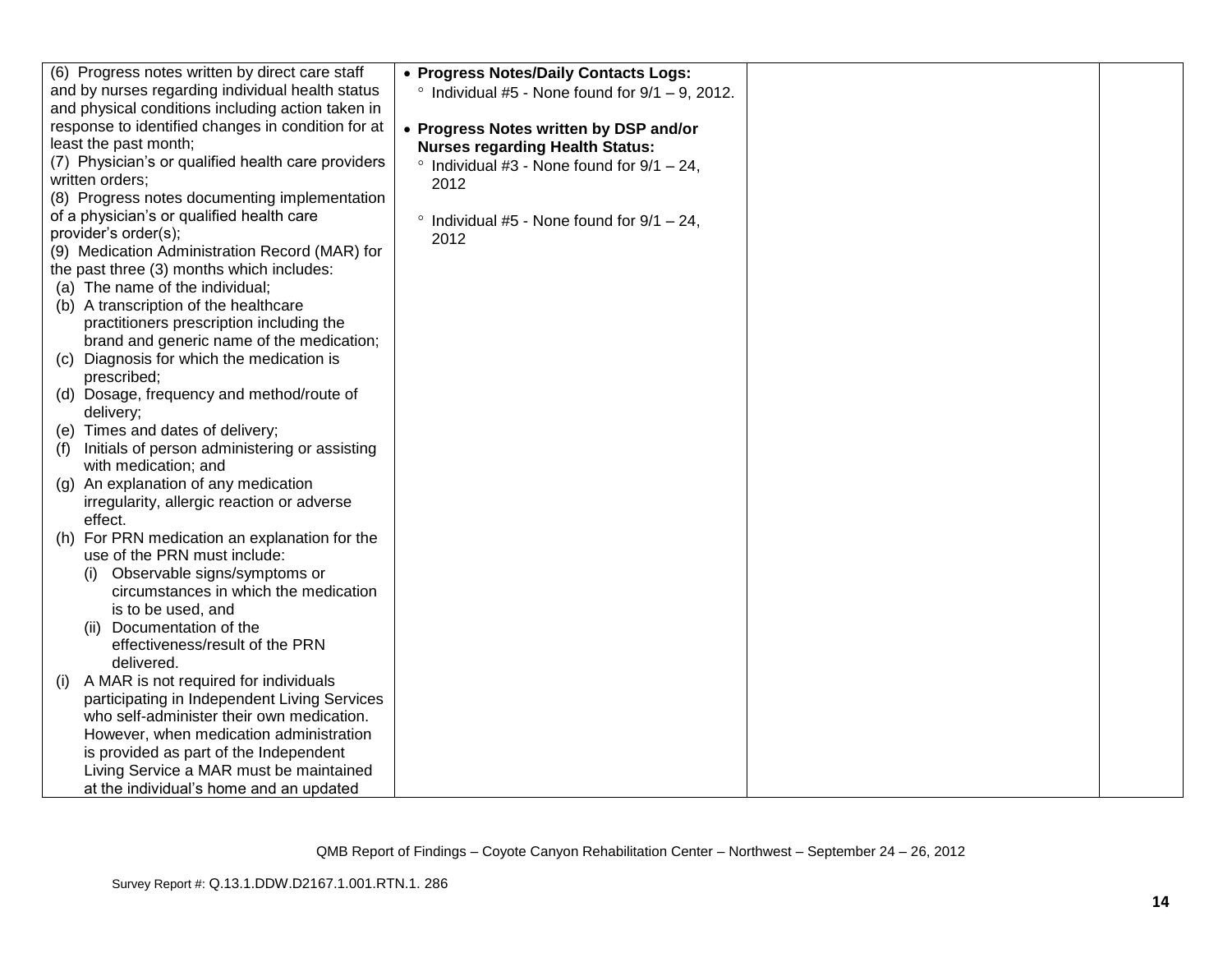| copy must be placed in the agency file on a<br>weekly basis.<br>(10) Record of visits to healthcare practitioners<br>including any treatment provided at the visit and<br>a record of all diagnostic testing for the current<br>ISP year; and<br>(11) Medical History to include: demographic<br>data, current and past medical diagnoses<br>including the cause (if known) of the |  |  |
|------------------------------------------------------------------------------------------------------------------------------------------------------------------------------------------------------------------------------------------------------------------------------------------------------------------------------------------------------------------------------------|--|--|
| developmental disability and any psychiatric<br>diagnosis, allergies (food, environmental,<br>medications), status of routine adult health care<br>screenings, immunizations, hospital discharge<br>summaries for past twelve (12) months, past<br>medical history including hospitalizations,<br>surgeries, injuries, family history and current<br>physical exam.                |  |  |
|                                                                                                                                                                                                                                                                                                                                                                                    |  |  |
|                                                                                                                                                                                                                                                                                                                                                                                    |  |  |
|                                                                                                                                                                                                                                                                                                                                                                                    |  |  |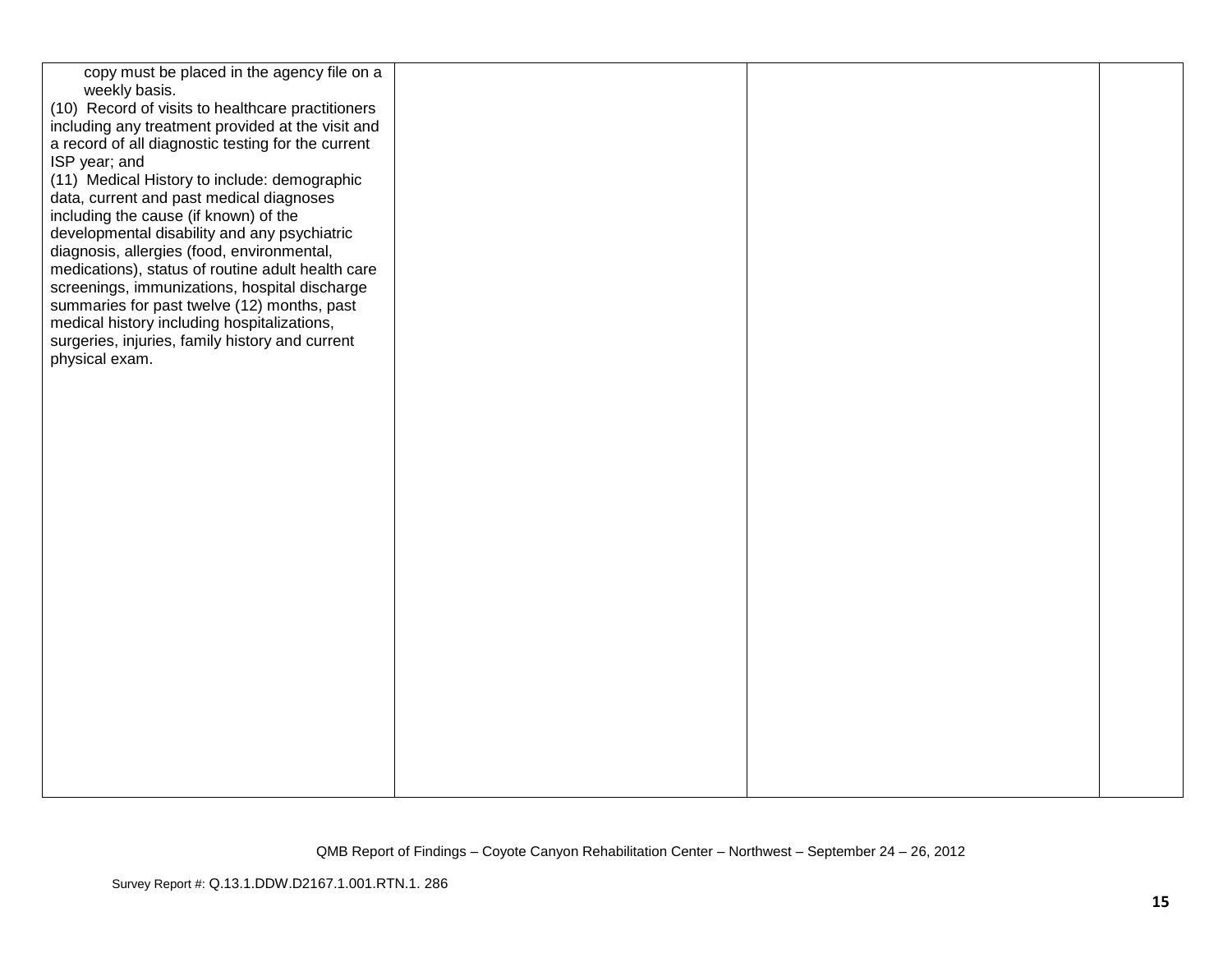| <b>Standard of Care</b>                                                                                                                                                                                                                                                                                                                                                                                                                                                                                                                                                                                                                                                                                                                                                                                                                                                                                                                                                                                                                                                                                                                                                                                           | <b>Deficiencies</b>                                                                                                                                                                                                                                                                                                                                                                                                                                                                                                            | <b>Agency Plan of Correction, On-going</b><br><b>QA/QI &amp; Responsible Party</b>                                                                                                                                                                                   | <b>Date</b><br><b>Due</b> |  |  |
|-------------------------------------------------------------------------------------------------------------------------------------------------------------------------------------------------------------------------------------------------------------------------------------------------------------------------------------------------------------------------------------------------------------------------------------------------------------------------------------------------------------------------------------------------------------------------------------------------------------------------------------------------------------------------------------------------------------------------------------------------------------------------------------------------------------------------------------------------------------------------------------------------------------------------------------------------------------------------------------------------------------------------------------------------------------------------------------------------------------------------------------------------------------------------------------------------------------------|--------------------------------------------------------------------------------------------------------------------------------------------------------------------------------------------------------------------------------------------------------------------------------------------------------------------------------------------------------------------------------------------------------------------------------------------------------------------------------------------------------------------------------|----------------------------------------------------------------------------------------------------------------------------------------------------------------------------------------------------------------------------------------------------------------------|---------------------------|--|--|
| CMS Assurance - Qualified Providers - The State monitors non-licensed/non-certified providers to assure adherence to waiver<br>requirements. The State implements its policies and procedures for verifying that provider training is conducted in accordance with State<br>requirements and the approved waiver.                                                                                                                                                                                                                                                                                                                                                                                                                                                                                                                                                                                                                                                                                                                                                                                                                                                                                                 |                                                                                                                                                                                                                                                                                                                                                                                                                                                                                                                                |                                                                                                                                                                                                                                                                      |                           |  |  |
| Tag # 1A25 Criminal Caregiver History<br><b>Screening</b>                                                                                                                                                                                                                                                                                                                                                                                                                                                                                                                                                                                                                                                                                                                                                                                                                                                                                                                                                                                                                                                                                                                                                         | <b>Standard Level Deficiency</b>                                                                                                                                                                                                                                                                                                                                                                                                                                                                                               |                                                                                                                                                                                                                                                                      |                           |  |  |
| NMAC 7.1.9.8 CAREGIVER AND HOSPITAL<br><b>CAREGIVER EMPLOYMENT</b><br><b>REQUIREMENTS:</b><br>F. Timely Submission: Care providers shall<br>submit all fees and pertinent application<br>information for all individuals who meet the<br>definition of an applicant, caregiver or hospital<br>caregiver as described in Subsections B, D and<br>K of 7.1.9.7 NMAC, no later than twenty (20)<br>calendar days from the first day of employment<br>or effective date of a contractual relationship<br>with the care provider.<br>NMAC 7.1.9.9 CAREGIVERS OR HOSPITAL<br><b>CAREGIVERS AND APPLICANTS WITH</b><br><b>DISQUALIFYING CONVICTIONS:</b><br>A. Prohibition on Employment: A care<br>provider shall not hire or continue the<br>employment or contractual services of any<br>applicant, caregiver or hospital caregiver for<br>whom the care provider has received notice of a<br>disqualifying conviction, except as provided in<br>Subsection B of this section.<br>NMAC 7.1.9.11 DISQUALIFYING<br><b>CONVICTIONS.</b> The following felony<br>convictions disqualify an applicant, caregiver or<br>hospital caregiver from employment or<br>contractual services with a care provider:<br>A. homicide; | Based on record review, the Agency failed to<br>maintain documentation indicating no<br>"disqualifying convictions" or documentation of<br>the timely submission of pertinent application<br>information to the Caregiver Criminal History<br>Screening Program was on file for 1 of 53<br>Agency Personnel.<br>The following Agency Personnel Files<br>contained no evidence of Caregiver Criminal<br><b>History Screenings being completed:</b><br><b>Direct Support Personnel (DSP):</b><br>• #50 - Date of hire 11/3/2008. | Provider:<br>State your Plan of Correction for the<br>deficiencies cited in this tag here: $\rightarrow$<br><b>Provider:</b><br><b>Enter your ongoing Quality Assurance/Quality</b><br>Improvement processes as it related to this tag<br>number here: $\rightarrow$ |                           |  |  |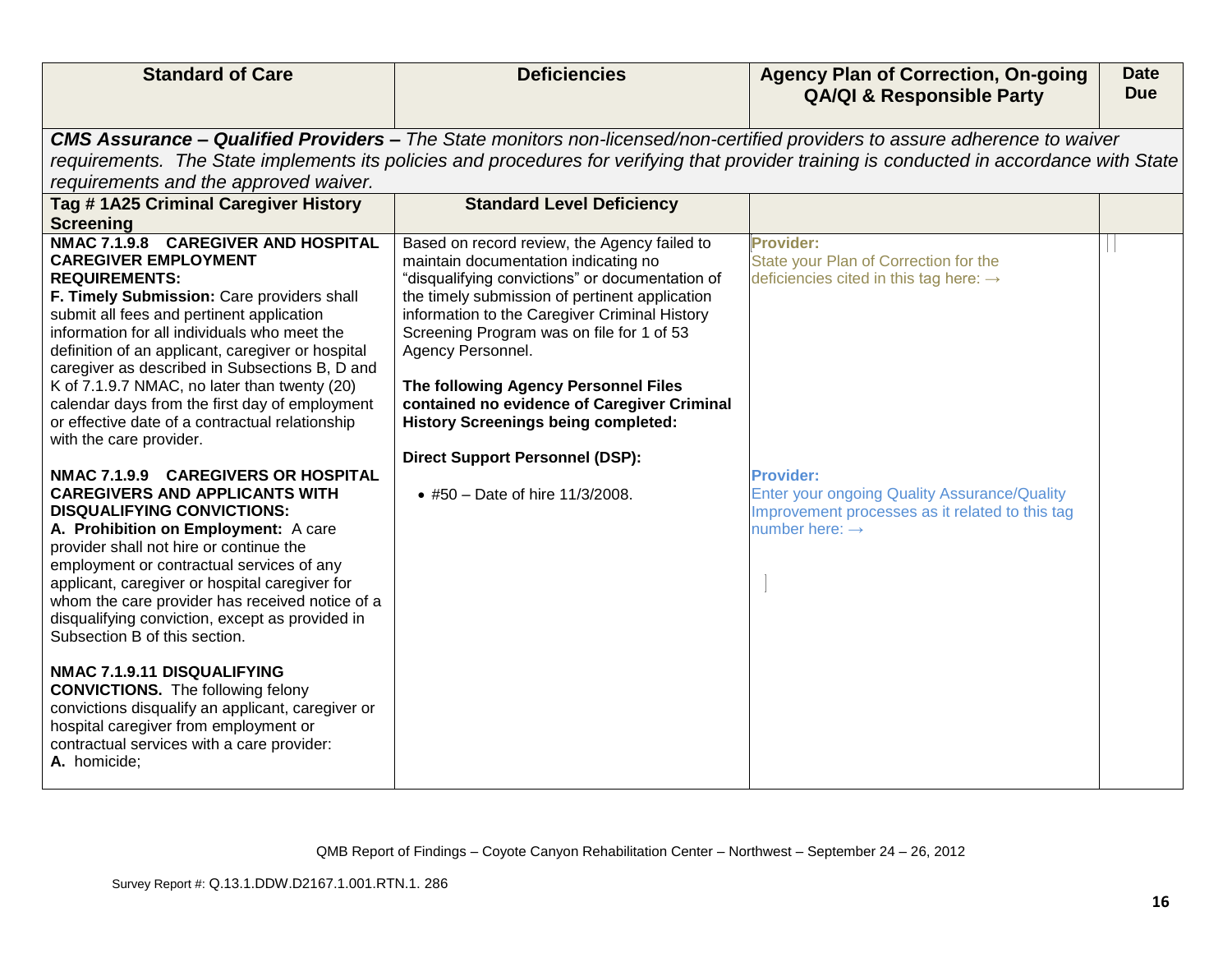| B. trafficking, or trafficking in controlled      |  |  |
|---------------------------------------------------|--|--|
| substances;                                       |  |  |
|                                                   |  |  |
|                                                   |  |  |
| C. kidnapping, false imprisonment, aggravated     |  |  |
|                                                   |  |  |
| assault or aggravated battery;                    |  |  |
|                                                   |  |  |
| D. rape, criminal sexual penetration, criminal    |  |  |
|                                                   |  |  |
| sexual contact, incest, indecent exposure, or     |  |  |
| other related felony sexual offenses;             |  |  |
|                                                   |  |  |
|                                                   |  |  |
| E. crimes involving adult abuse, neglect or       |  |  |
| financial exploitation;                           |  |  |
|                                                   |  |  |
|                                                   |  |  |
| F. crimes involving child abuse or neglect;       |  |  |
|                                                   |  |  |
|                                                   |  |  |
| G. crimes involving robbery, larceny, extortion,  |  |  |
| burglary, fraud, forgery, embezzlement, credit    |  |  |
|                                                   |  |  |
| card fraud, or receiving stolen property; or      |  |  |
|                                                   |  |  |
| H. an attempt, solicitation, or conspiracy        |  |  |
|                                                   |  |  |
| involving any of the felonies in this subsection. |  |  |
|                                                   |  |  |
|                                                   |  |  |
|                                                   |  |  |
|                                                   |  |  |
|                                                   |  |  |
|                                                   |  |  |
|                                                   |  |  |
|                                                   |  |  |
|                                                   |  |  |
|                                                   |  |  |
|                                                   |  |  |
|                                                   |  |  |
|                                                   |  |  |
|                                                   |  |  |
|                                                   |  |  |
|                                                   |  |  |
|                                                   |  |  |
|                                                   |  |  |
|                                                   |  |  |
|                                                   |  |  |
|                                                   |  |  |
|                                                   |  |  |
|                                                   |  |  |
|                                                   |  |  |
|                                                   |  |  |
|                                                   |  |  |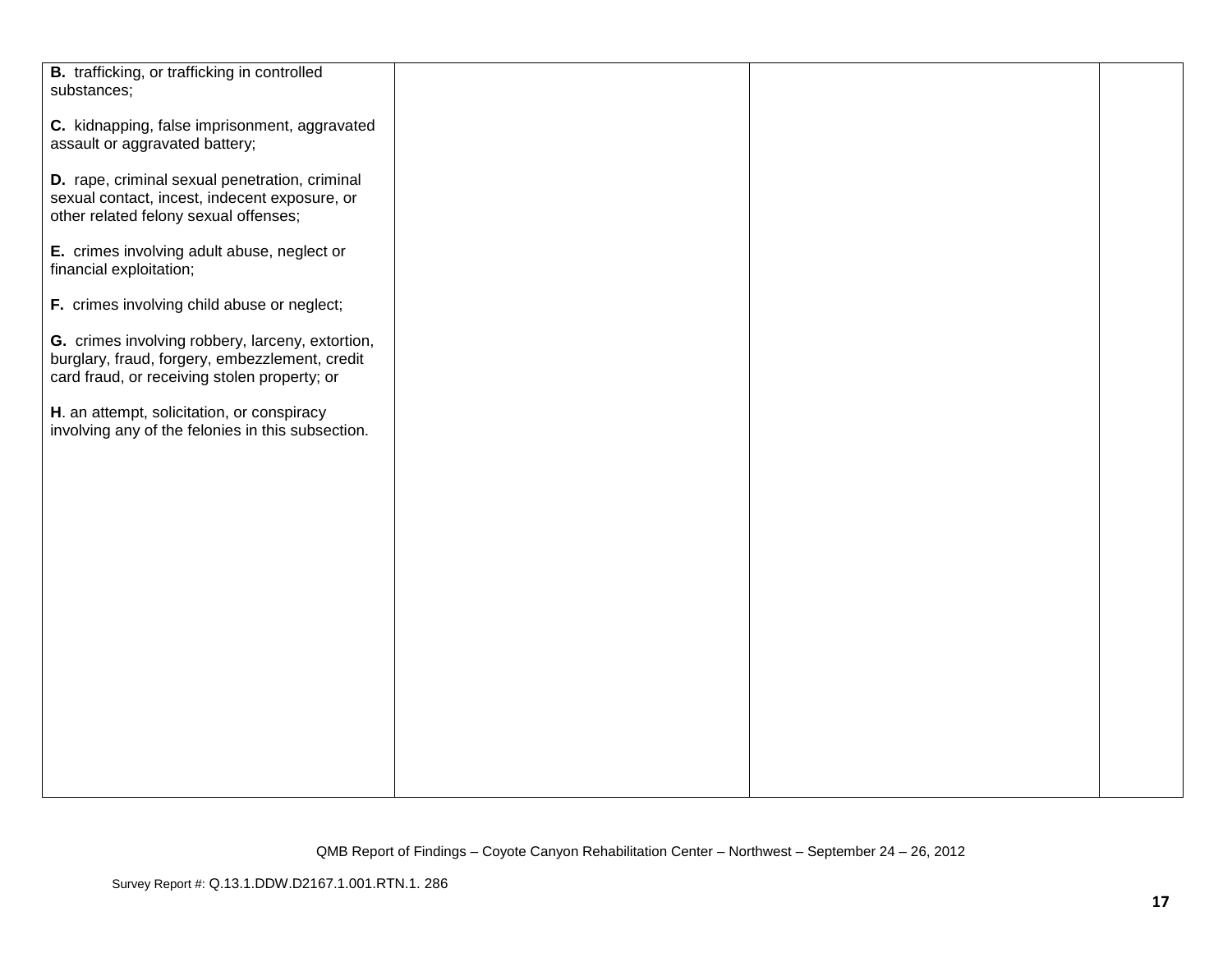| <b>Registry/Employee Abuse Registry</b><br>NMAC 7.1.12.8 REGISTRY ESTABLISHED;<br><b>Provider:</b>                                                                  | <b>Standard Level Deficiency</b><br>Tag #1A26 Consolidated On-line |  |
|---------------------------------------------------------------------------------------------------------------------------------------------------------------------|--------------------------------------------------------------------|--|
|                                                                                                                                                                     |                                                                    |  |
|                                                                                                                                                                     | Based on record review, the Agency failed to                       |  |
| PROVIDER INQUIRY REQUIRED: Upon the<br>maintain documentation in the employee's<br>State your Plan of Correction for the                                            |                                                                    |  |
| personnel records that evidenced inquiry to the<br>deficiencies cited in this tag here: $\rightarrow$<br>effective date of this rule, the department has            |                                                                    |  |
| established and maintains an accurate and<br>Employee Abuse Registry prior to employment                                                                            |                                                                    |  |
| complete electronic registry that contains the<br>for 7 of 53 Agency Personnel.                                                                                     |                                                                    |  |
| name, date of birth, address, social security                                                                                                                       |                                                                    |  |
| number, and other appropriate identifying<br>The following Agency personnel records                                                                                 |                                                                    |  |
| information of all persons who, while employed<br>contained no evidence of the Employee                                                                             |                                                                    |  |
| Abuse Registry check being completed:<br>by a provider, have been determined by the                                                                                 |                                                                    |  |
| department, as a result of an investigation of a                                                                                                                    |                                                                    |  |
| complaint, to have engaged in a substantiated<br><b>Direct Support Personnel (DSP):</b>                                                                             |                                                                    |  |
| registry-referred incident of abuse, neglect or                                                                                                                     |                                                                    |  |
| exploitation of a person receiving care or<br>• #50 - Date of Hire 11/3/2008                                                                                        |                                                                    |  |
| services from a provider. Additions and updates<br><b>Provider:</b>                                                                                                 |                                                                    |  |
| to the registry shall be posted no later than two<br><b>Enter your ongoing Quality Assurance/Quality</b><br>The following Agency Personnel records                  |                                                                    |  |
| (2) business days following receipt. Only<br>Improvement processes as it related to this tag<br>contained evidence that indicated the<br>number here: $\rightarrow$ |                                                                    |  |
| department staff designated by the custodian<br><b>Employee Abuse Registry check was</b><br>may access, maintain and update the data in the                         |                                                                    |  |
| completed after hire:                                                                                                                                               |                                                                    |  |
| registry.<br>Provider requirement to inquire of<br><b>Direct Support Personnel (DSP):</b><br>А.                                                                     |                                                                    |  |
| registry. A provider, prior to employing or<br>$\bullet$ #46 - Date of Hire 9/1/2008. Completed                                                                     |                                                                    |  |
| contracting with an employee, shall inquire of<br>10/12/2009.                                                                                                       |                                                                    |  |
| the registry whether the individual under                                                                                                                           |                                                                    |  |
| consideration for employment or contracting is<br>$\bullet$ #62 - Date of Hire 12/7/2007. Completed                                                                 |                                                                    |  |
| listed on the registry.<br>4/15/2009.                                                                                                                               |                                                                    |  |
| Prohibited employment. A provider<br>В.                                                                                                                             |                                                                    |  |
| may not employ or contract with an individual to<br>• #63 - Date of Hire 6/8/2009. Completed                                                                        |                                                                    |  |
| be an employee if the individual is listed on the<br>6/29/2009.                                                                                                     |                                                                    |  |
| registry as having a substantiated registry-                                                                                                                        |                                                                    |  |
| referred incident of abuse, neglect or<br>$\bullet$ #65 - Date of Hire 7/23/2007. Completed                                                                         |                                                                    |  |
| exploitation of a person receiving care or<br>11/6/2007.                                                                                                            |                                                                    |  |
| services from a provider.                                                                                                                                           |                                                                    |  |
| Documentation of inquiry to registry.<br>D.<br>• #86 - Date of Hire 1/9/2006. Completed                                                                             |                                                                    |  |
| The provider shall maintain documentation in the<br>11/7/2007.                                                                                                      |                                                                    |  |
| employee's personnel or employment records                                                                                                                          |                                                                    |  |
| that evidences the fact that the provider made<br><b>Service Coordinator Personnel (SC):</b>                                                                        |                                                                    |  |
| an inquiry to the registry concerning that<br>• #92 - Date of Hire3/21/2007. Completed                                                                              |                                                                    |  |
| employee prior to employment. Such<br>11/6/2007                                                                                                                     |                                                                    |  |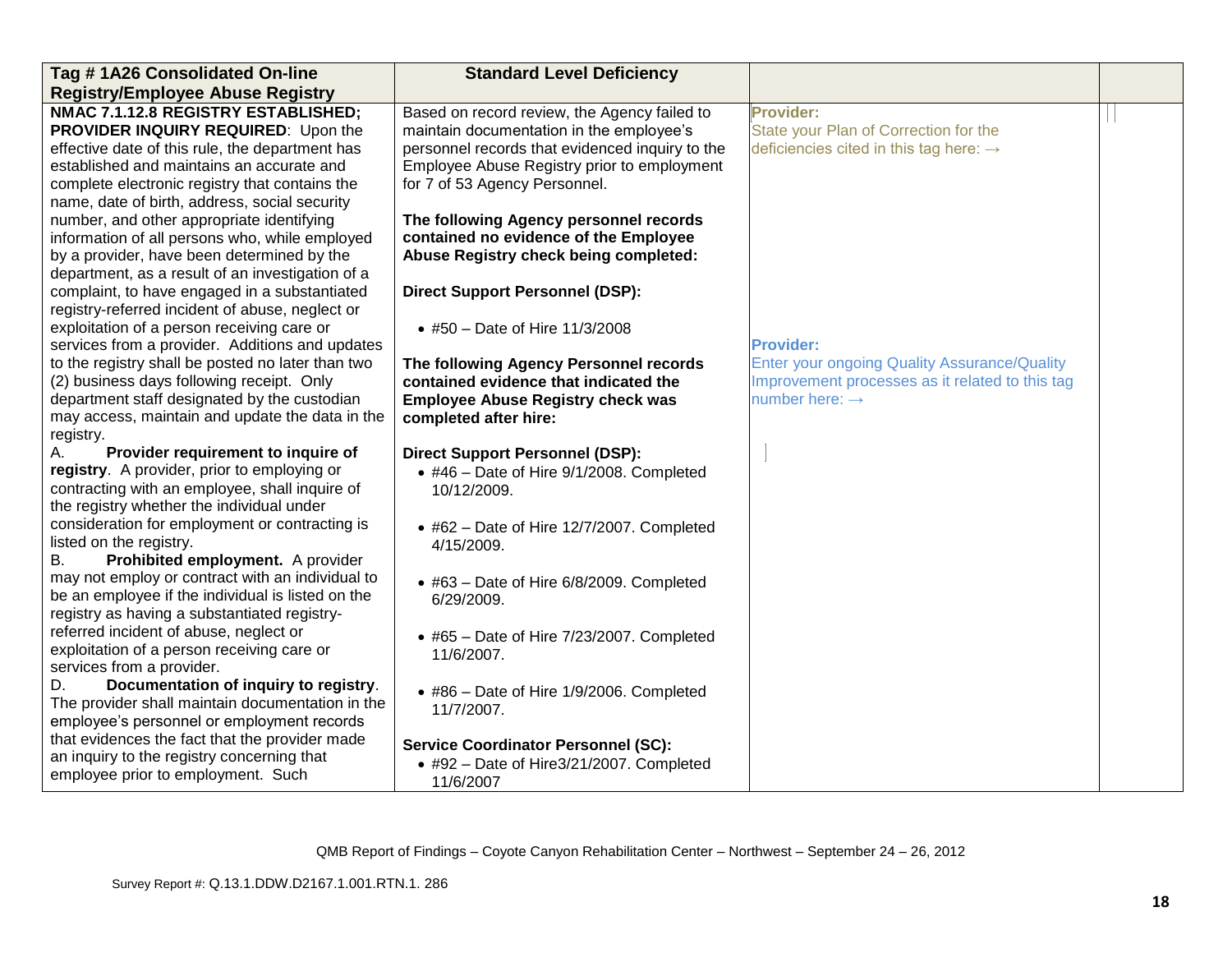| documentation must include evidence, based on      |  |  |
|----------------------------------------------------|--|--|
| the response to such inquiry received from the     |  |  |
| custodian by the provider, that the employee       |  |  |
| was not listed on the registry as having a         |  |  |
| substantiated registry-referred incident of abuse, |  |  |
| neglect or exploitation.                           |  |  |
| Documentation for other staff. With<br>Ε.          |  |  |
| respect to all employed or contracted individuals  |  |  |
| providing direct care who are licensed health      |  |  |
| care professionals or certified nurse aides, the   |  |  |
| provider shall maintain documentation reflecting   |  |  |
| the individual's current licensure as a health     |  |  |
| care professional or current certification as a    |  |  |
| nurse aide.                                        |  |  |
| F.<br><b>Consequences of noncompliance.</b>        |  |  |
| The department or other governmental agency        |  |  |
| having regulatory enforcement authority over a     |  |  |
| provider may sanction a provider in accordance     |  |  |
| with applicable law if the provider fails to make  |  |  |
| an appropriate and timely inquiry of the registry, |  |  |
| or fails to maintain evidence of such inquiry, in  |  |  |
| connection with the hiring or contracting of an    |  |  |
| employee; or for employing or contracting any      |  |  |
| person to work as an employee who is listed on     |  |  |
| the registry. Such sanctions may include a         |  |  |
| directed plan of correction, civil monetary        |  |  |
|                                                    |  |  |
| penalty not to exceed five thousand dollars        |  |  |
| (\$5000) per instance, or termination or non-      |  |  |
| renewal of any contract with the department or     |  |  |
| other governmental agency.                         |  |  |
|                                                    |  |  |
| Developmental Disabilities (DD) Waiver Service     |  |  |
| Standards effective 4/1/2007                       |  |  |
| <b>Chapter 1.IV. General Provider</b>              |  |  |
| Requirements. D. Criminal History                  |  |  |
| Screening: All personnel shall be screened by      |  |  |
| the Provider Agency in regard to the employee's    |  |  |
| qualifications, references, and employment         |  |  |
| history, prior to employment. All Provider         |  |  |
| Agencies shall comply with the Criminal Records    |  |  |
| Screening for Caregivers 7.1.12 NMAC and           |  |  |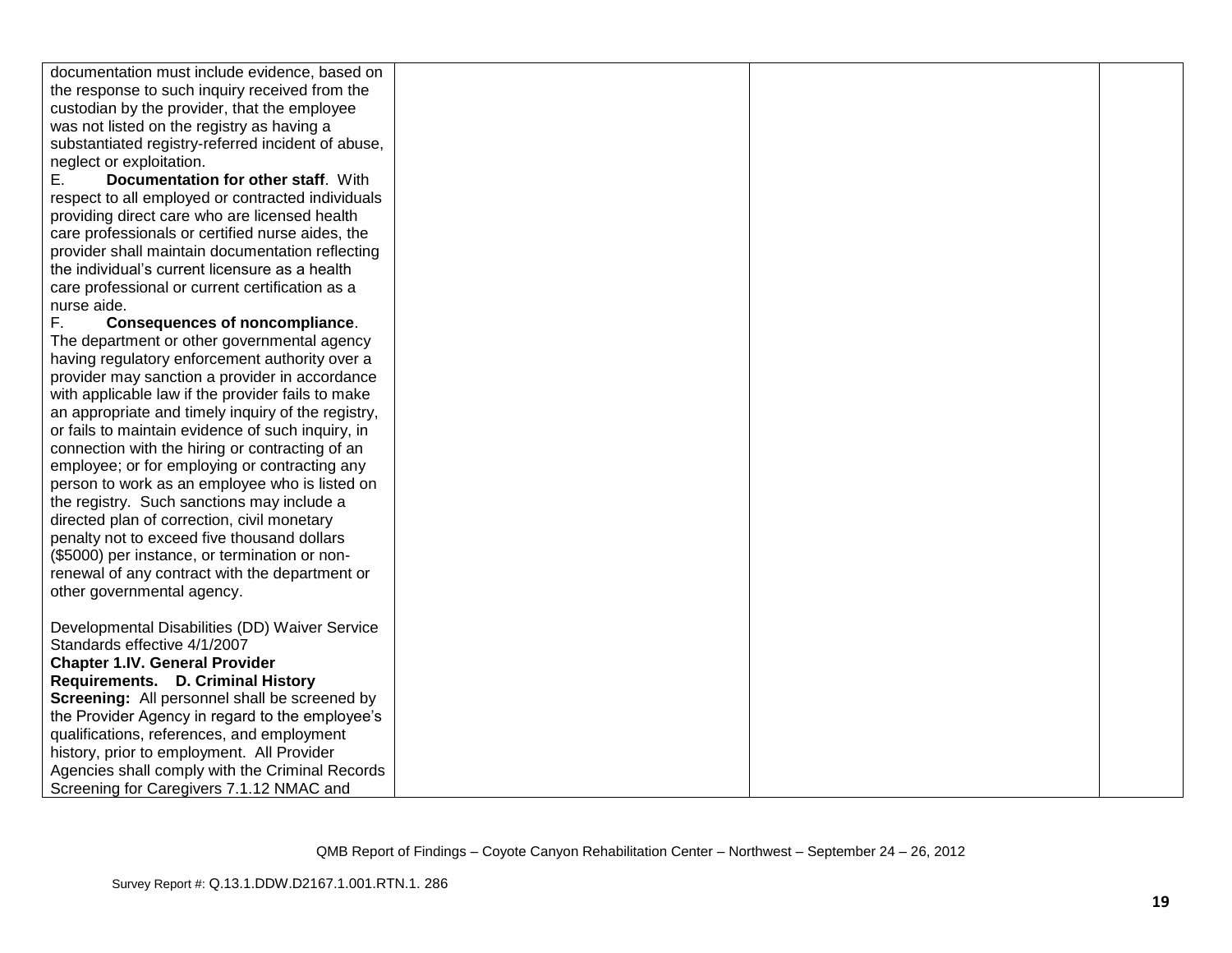| Employee Abuse Registry 7.1.12 NMAC as<br>required by the Department of Health, Division<br>of Health Improvement. |  |  |
|--------------------------------------------------------------------------------------------------------------------|--|--|
|                                                                                                                    |  |  |
|                                                                                                                    |  |  |
|                                                                                                                    |  |  |
|                                                                                                                    |  |  |
|                                                                                                                    |  |  |
|                                                                                                                    |  |  |
|                                                                                                                    |  |  |
|                                                                                                                    |  |  |
|                                                                                                                    |  |  |
|                                                                                                                    |  |  |
|                                                                                                                    |  |  |
|                                                                                                                    |  |  |
|                                                                                                                    |  |  |
|                                                                                                                    |  |  |
|                                                                                                                    |  |  |
|                                                                                                                    |  |  |
|                                                                                                                    |  |  |
|                                                                                                                    |  |  |
|                                                                                                                    |  |  |
|                                                                                                                    |  |  |
|                                                                                                                    |  |  |
|                                                                                                                    |  |  |
|                                                                                                                    |  |  |
|                                                                                                                    |  |  |
|                                                                                                                    |  |  |
|                                                                                                                    |  |  |
|                                                                                                                    |  |  |
|                                                                                                                    |  |  |
|                                                                                                                    |  |  |
|                                                                                                                    |  |  |
|                                                                                                                    |  |  |
|                                                                                                                    |  |  |
|                                                                                                                    |  |  |
|                                                                                                                    |  |  |
|                                                                                                                    |  |  |
|                                                                                                                    |  |  |
|                                                                                                                    |  |  |
|                                                                                                                    |  |  |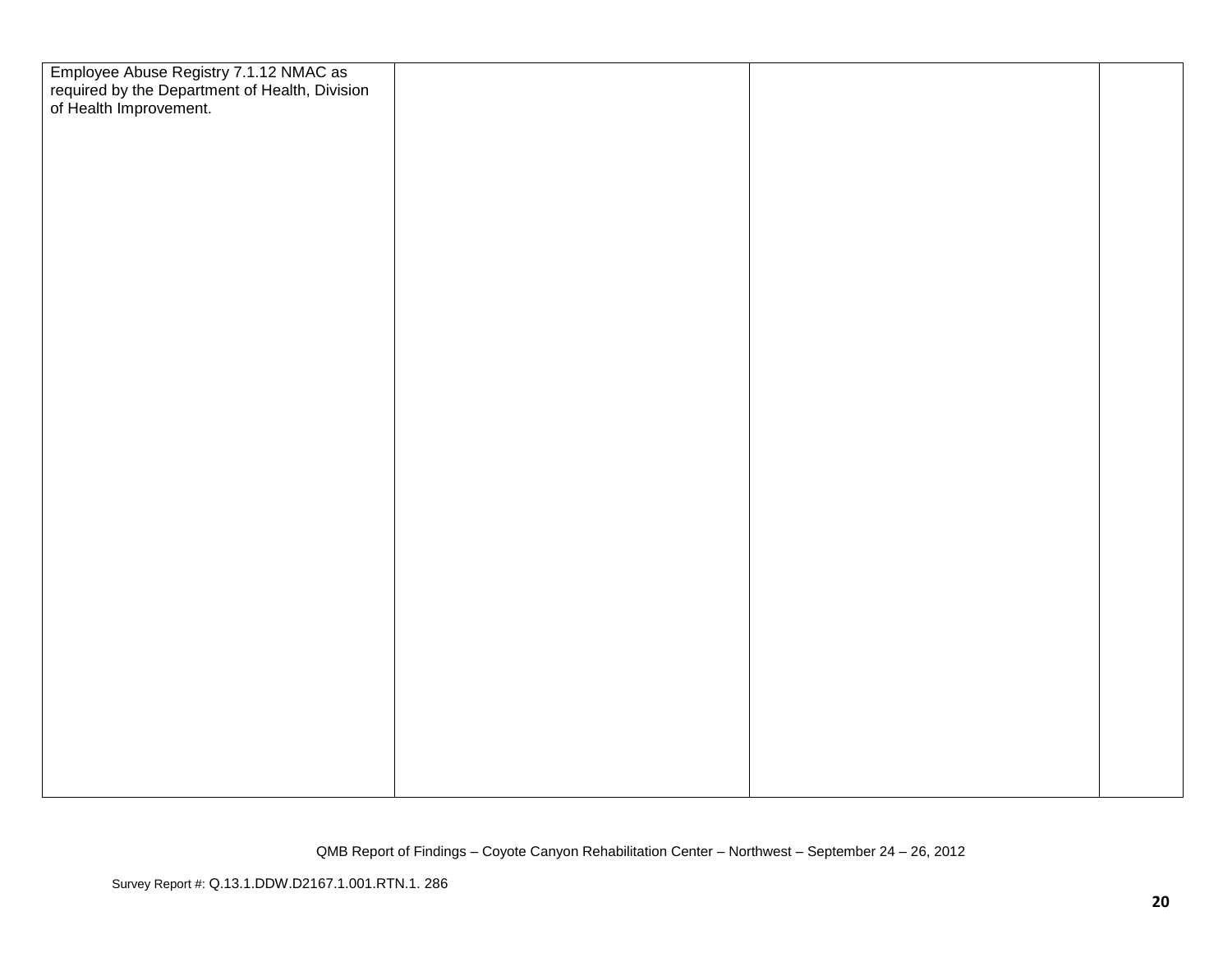| <b>Standard of Care</b>                                                                                                                                                                                                                                                                                                                                                                                                                                                                                                                                                                                                                                                                                                                                                                                                                                                                                                                                                                                                                | <b>Deficiencies</b>                                                                                                                                                                                                                                                                                                                                                                                                                                                                                                                                                                                                                                | <b>Agency Plan of Correction, On-going</b><br><b>QA/QI &amp; Responsible Party</b>                                                                                                                                                                                          | <b>Date</b><br><b>Due</b> |
|----------------------------------------------------------------------------------------------------------------------------------------------------------------------------------------------------------------------------------------------------------------------------------------------------------------------------------------------------------------------------------------------------------------------------------------------------------------------------------------------------------------------------------------------------------------------------------------------------------------------------------------------------------------------------------------------------------------------------------------------------------------------------------------------------------------------------------------------------------------------------------------------------------------------------------------------------------------------------------------------------------------------------------------|----------------------------------------------------------------------------------------------------------------------------------------------------------------------------------------------------------------------------------------------------------------------------------------------------------------------------------------------------------------------------------------------------------------------------------------------------------------------------------------------------------------------------------------------------------------------------------------------------------------------------------------------------|-----------------------------------------------------------------------------------------------------------------------------------------------------------------------------------------------------------------------------------------------------------------------------|---------------------------|
|                                                                                                                                                                                                                                                                                                                                                                                                                                                                                                                                                                                                                                                                                                                                                                                                                                                                                                                                                                                                                                        |                                                                                                                                                                                                                                                                                                                                                                                                                                                                                                                                                                                                                                                    | CMS Assurance - Health and Welfare - The state, on an ongoing basis, identifies, addresses and seeks to prevent occurrences of                                                                                                                                              |                           |
|                                                                                                                                                                                                                                                                                                                                                                                                                                                                                                                                                                                                                                                                                                                                                                                                                                                                                                                                                                                                                                        |                                                                                                                                                                                                                                                                                                                                                                                                                                                                                                                                                                                                                                                    | abuse, neglect and exploitation. Individuals shall be afforded their basic human rights. The provider supports individuals to access                                                                                                                                        |                           |
| needed healthcare services in a timely manner.                                                                                                                                                                                                                                                                                                                                                                                                                                                                                                                                                                                                                                                                                                                                                                                                                                                                                                                                                                                         |                                                                                                                                                                                                                                                                                                                                                                                                                                                                                                                                                                                                                                                    |                                                                                                                                                                                                                                                                             |                           |
| Tag #1A05 General Requirements                                                                                                                                                                                                                                                                                                                                                                                                                                                                                                                                                                                                                                                                                                                                                                                                                                                                                                                                                                                                         | <b>Standard Level Deficiency</b>                                                                                                                                                                                                                                                                                                                                                                                                                                                                                                                                                                                                                   |                                                                                                                                                                                                                                                                             |                           |
| Developmental Disabilities (DD) Waiver<br>Service Standards effective 4/1/2007<br><b>CHAPTER 1 II. PROVIDER AGENCY</b><br><b>REQUIREMENTS:</b> The objective of these<br>standards is to establish Provider Agency<br>policy, procedure and reporting requirements<br>for DD Medicaid Waiver program. These<br>requirements apply to all such Provider Agency<br>staff, whether directly employed or<br>subcontracting with the Provider Agency.<br>Additional Provider Agency requirements and<br>personnel qualifications may be applicable for<br>specific service standards.<br>A. General Requirements:<br>(2) The Provider Agency is required to develop<br>and implement written policies and procedures<br>that maintain and protect the physical and<br>mental health of individuals and which comply<br>with all DDSD policies and procedures and all<br>relevant New Mexico State statutes, rules and<br>standards. These policies and procedures shall<br>be reviewed at least every three years and<br>updated as needed. | Based on record review, the Agency failed to<br>develop, implement and/or update written<br>policies and procedures that comply with all<br>DDSD policies and procedures.<br>Review of Agency policies & procedures found<br>the following:<br>No evidence of the following policies and<br>procedures:<br>• Nursing on – call policies and procedures<br>The following policies and procedures<br>showed no evidence of being reviewed every<br>three years or being updated as needed:<br>• Policy, "HRC" - Last reviewed 7/2009<br>• Policy, "Agency's Individuals<br>Funds/Representative Payee" - No date of<br>when policy was last revised. | <b>Provider:</b><br>State your Plan of Correction for the<br>deficiencies cited in this tag here: $\rightarrow$<br><b>Provider:</b><br><b>Enter your ongoing Quality Assurance/Quality</b><br>Improvement processes as it related to this tag<br>number here: $\rightarrow$ |                           |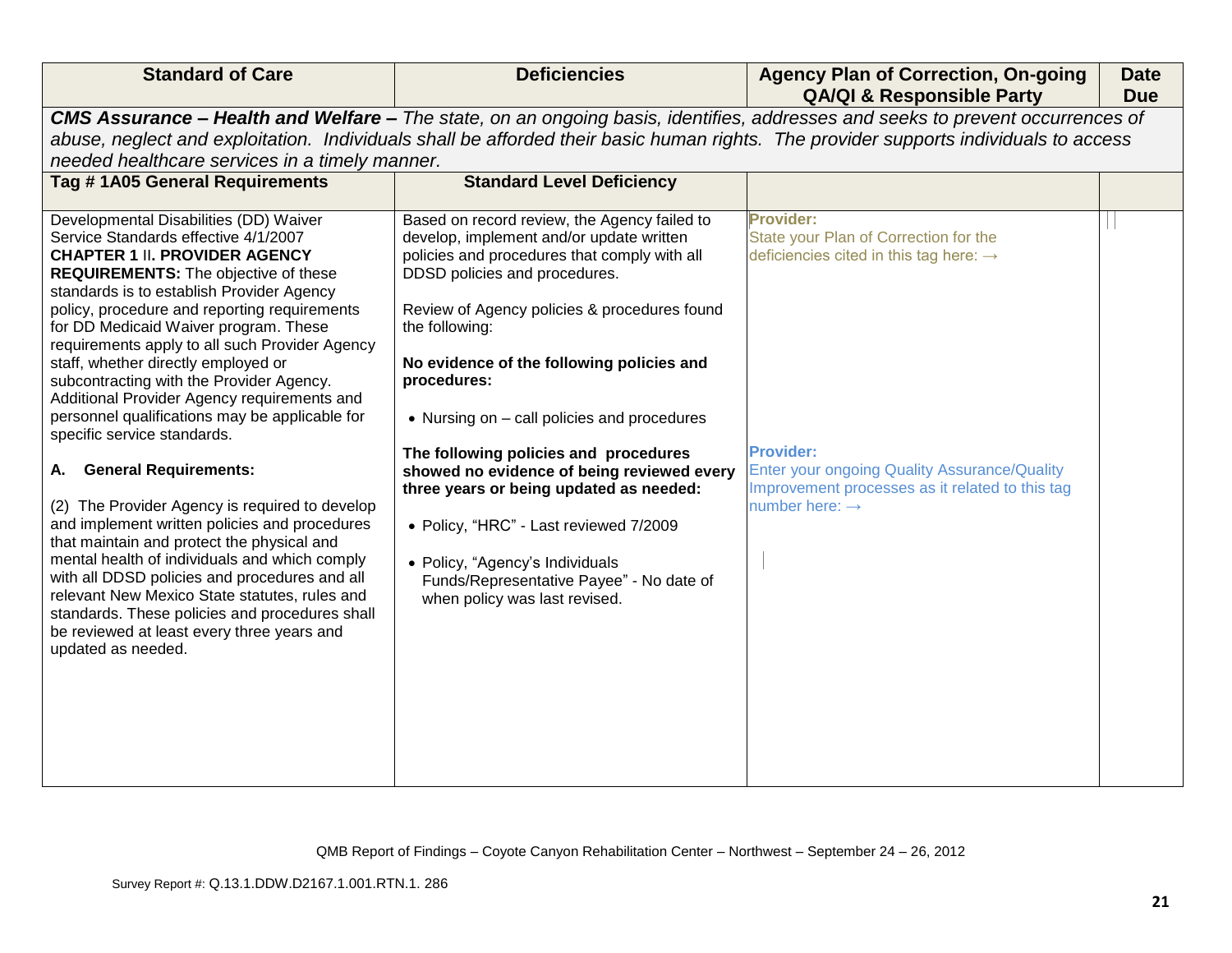| Tag #1A27 Incident Mgt Late & Failure                                                              | <b>Standard Level Deficiency</b>                                                       |                                                     |  |
|----------------------------------------------------------------------------------------------------|----------------------------------------------------------------------------------------|-----------------------------------------------------|--|
| to Report                                                                                          |                                                                                        |                                                     |  |
| 7.1.13.9 INCIDENT MANAGEMENT SYSTEM                                                                | Based on the Incident Management Bureau's                                              | <b>Provider:</b>                                    |  |
| <b>REPORTING REQUIREMENTS FOR</b>                                                                  | Late and Failure Reports, the Agency failed to                                         | State your Plan of Correction for the               |  |
| <b>COMMUNITY BASED SERVICE</b>                                                                     | report suspected abuse, neglect, or                                                    | deficiencies cited in this tag here: $\rightarrow$  |  |
| <b>PROVIDERS:</b>                                                                                  | misappropriation of property, unexpected and                                           |                                                     |  |
| A. Duty To Report:                                                                                 | natural/expected deaths; or other reportable                                           |                                                     |  |
| (1) All community based service providers shall                                                    | incidents to the Division of Health Improvement                                        |                                                     |  |
| immediately report abuse, neglect or                                                               | for 3 of 11 individuals.                                                               |                                                     |  |
| misappropriation of property to the adult                                                          |                                                                                        |                                                     |  |
| protective services division.                                                                      | Individual #9                                                                          |                                                     |  |
| (2) All community based service providers shall                                                    | • Incident date 5/3/2012. Allegation was                                               |                                                     |  |
| report to the division within twenty four (24)                                                     | Environmental Hazard. Incident report was                                              |                                                     |  |
| hours: abuse, neglect, or misappropriation of                                                      | received 5/4/2012. Failure to Report. IMB                                              |                                                     |  |
| property, unexpected and natural/expected                                                          | Late & Failure Report indicated incident of                                            |                                                     |  |
| deaths; and other reportable incidents                                                             | Neglect was "Confirmed."                                                               | <b>Provider:</b>                                    |  |
| to include:                                                                                        |                                                                                        | <b>Enter your ongoing Quality Assurance/Quality</b> |  |
| (a) an environmental hazardous condition,                                                          | Individual #10                                                                         | Improvement processes as it related to this tag     |  |
| which creates an immediate threat to life or                                                       | • Incident date5/3/2012. Allegation was                                                | number here: $\rightarrow$                          |  |
| health; or                                                                                         | Environmental Hazard. Incident report was                                              |                                                     |  |
| (b) admission to a hospital or psychiatric facility<br>or the provision of emergency services that | received 5/4/2012. Failure to Report. IMB                                              |                                                     |  |
| results in medical care which is unanticipated                                                     | Late & Failure Report indicated incident of                                            |                                                     |  |
| or unscheduled for the consumer and which                                                          | Neglect was "Confirmed."                                                               |                                                     |  |
| would not routinely be provided by a                                                               | Individual #11                                                                         |                                                     |  |
| community based service provider.                                                                  |                                                                                        |                                                     |  |
| (3) All community based service providers shall                                                    | • Incident date 5/24/2012. Allegation was                                              |                                                     |  |
| ensure that the reporter with direct knowledge                                                     | <b>Emergency Services/Law Enforcement</b><br>Involvement. Incident report was received |                                                     |  |
| of an incident has immediate access to the                                                         | 6/1/2012. Late Reporting. IMB Late & Failure                                           |                                                     |  |
| division incident report form to allow the                                                         | Report indicated incident of Neglect was                                               |                                                     |  |
| reporter to respond to, report, and document                                                       | "Confirmed."                                                                           |                                                     |  |
| incidents in a timely and accurate manner.                                                         |                                                                                        |                                                     |  |
| B. Notification: (1) Incident Reporting: Any                                                       |                                                                                        |                                                     |  |
| consumer, employee, family member or legal                                                         |                                                                                        |                                                     |  |
| guardian may report an incident independently                                                      |                                                                                        |                                                     |  |
| or through the community based service                                                             |                                                                                        |                                                     |  |
| provider to the division by telephone call,                                                        |                                                                                        |                                                     |  |
| written correspondence or other forms of                                                           |                                                                                        |                                                     |  |
| communication utilizing the division's incident                                                    |                                                                                        |                                                     |  |
| report form. The incident report form and                                                          |                                                                                        |                                                     |  |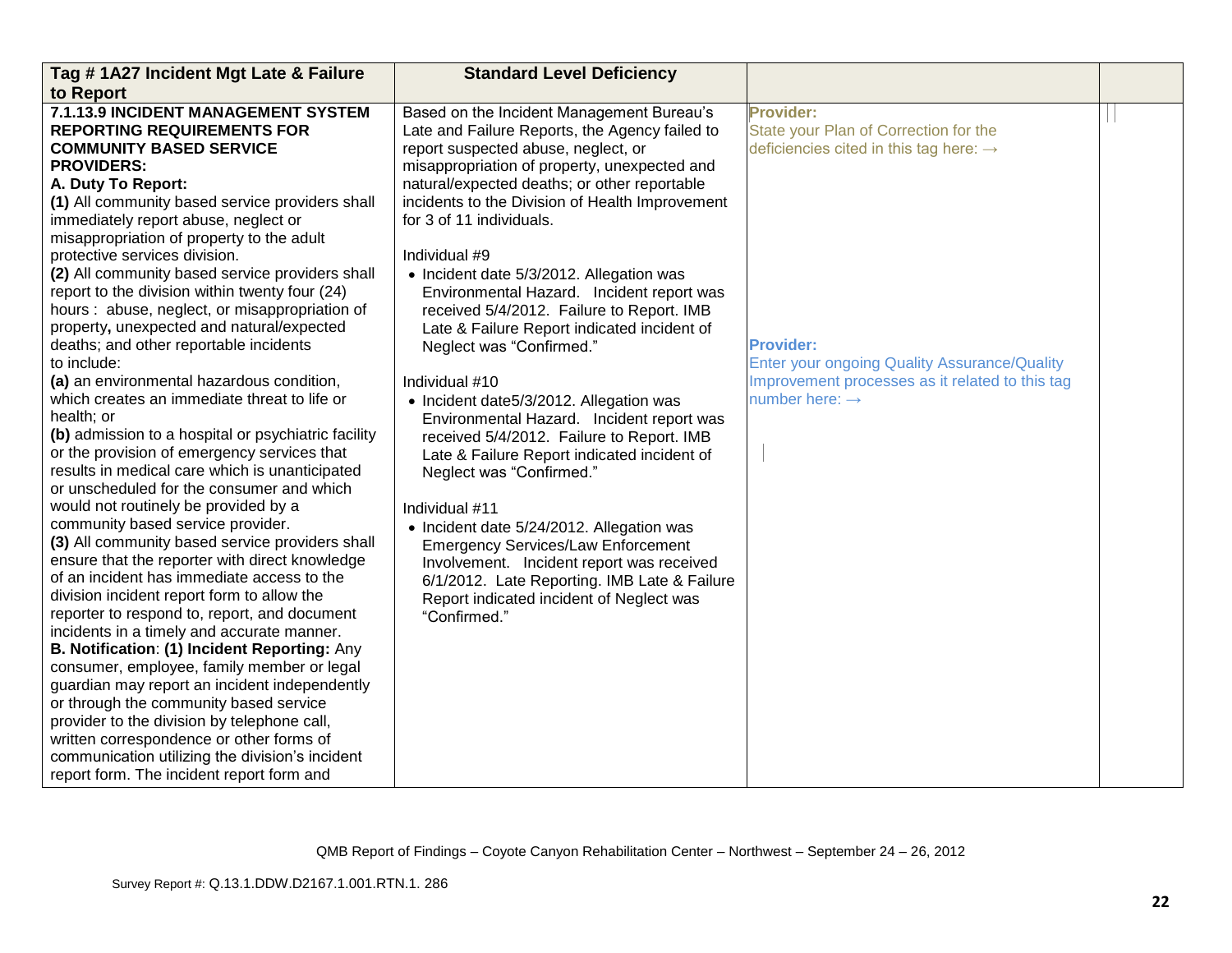| instructions for the completion and filing are<br>available at the division's website,                                                |  |  |
|---------------------------------------------------------------------------------------------------------------------------------------|--|--|
| http://dhi.health.state.nm.us/elibrary/ironline/ir.p<br>hp or may be obtained from the department by<br>calling the toll free number. |  |  |
|                                                                                                                                       |  |  |
|                                                                                                                                       |  |  |
|                                                                                                                                       |  |  |
|                                                                                                                                       |  |  |
|                                                                                                                                       |  |  |
|                                                                                                                                       |  |  |
|                                                                                                                                       |  |  |
|                                                                                                                                       |  |  |
|                                                                                                                                       |  |  |
|                                                                                                                                       |  |  |
|                                                                                                                                       |  |  |
|                                                                                                                                       |  |  |
|                                                                                                                                       |  |  |
|                                                                                                                                       |  |  |
|                                                                                                                                       |  |  |
|                                                                                                                                       |  |  |
|                                                                                                                                       |  |  |
|                                                                                                                                       |  |  |
|                                                                                                                                       |  |  |
|                                                                                                                                       |  |  |
|                                                                                                                                       |  |  |
|                                                                                                                                       |  |  |
|                                                                                                                                       |  |  |
|                                                                                                                                       |  |  |
|                                                                                                                                       |  |  |
|                                                                                                                                       |  |  |
|                                                                                                                                       |  |  |
|                                                                                                                                       |  |  |
|                                                                                                                                       |  |  |
|                                                                                                                                       |  |  |
|                                                                                                                                       |  |  |
|                                                                                                                                       |  |  |
|                                                                                                                                       |  |  |
|                                                                                                                                       |  |  |
|                                                                                                                                       |  |  |
|                                                                                                                                       |  |  |
|                                                                                                                                       |  |  |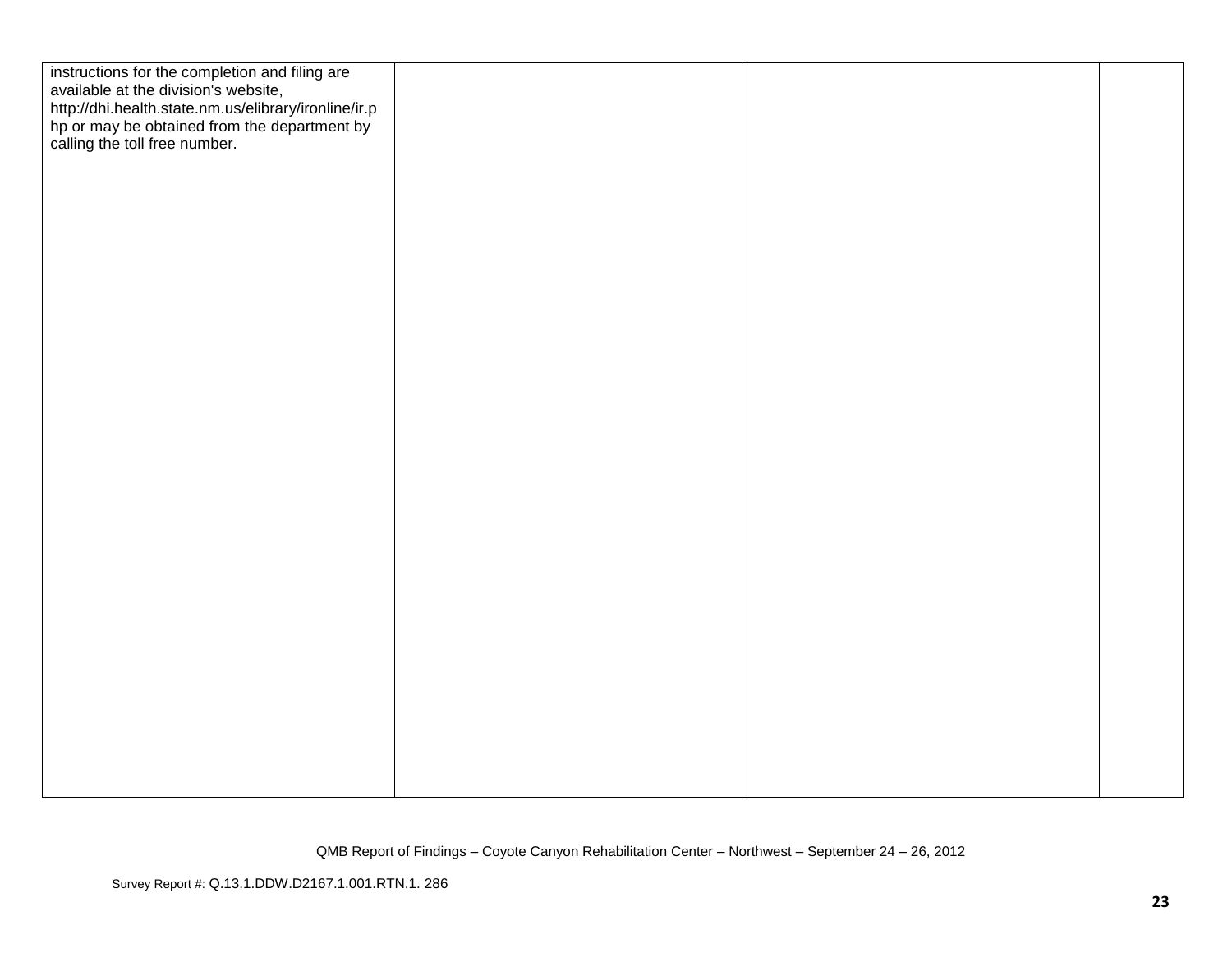| Tag # 6L13 Community Living                       | <b>Standard Level Deficiency</b>                 |                                                    |  |
|---------------------------------------------------|--------------------------------------------------|----------------------------------------------------|--|
| <b>Healthcare Regts.</b>                          |                                                  |                                                    |  |
| Developmental Disabilities (DD) Waiver            | Based on record review, the Agency failed to     | <b>Provider:</b>                                   |  |
| Service Standards effective 4/1/2007              | provide documentation of annual physical         | State your Plan of Correction for the              |  |
| <b>CHAPTER 6. VI. GENERAL</b>                     | examinations and/or other examinations as        | deficiencies cited in this tag here: $\rightarrow$ |  |
| <b>REQUIREMENTS FOR COMMUNITY LIVING</b>          | specified by a licensed physician for 1 of 8     |                                                    |  |
| G. Health Care Requirements for                   | individuals receiving Community Living Services. |                                                    |  |
| <b>Community Living Services.</b>                 |                                                  |                                                    |  |
| (1) The Community Living Service providers        | The following was not found, incomplete and/or   |                                                    |  |
| shall ensure completion of a HAT for each         | not current:                                     |                                                    |  |
| individual receiving this service. The HAT shall  |                                                  |                                                    |  |
| be completed 2 weeks prior to the annual ISP      | • Auditory Exam                                  |                                                    |  |
| meeting and submitted to the Case Manager         | ° Individual #6 - As indicated by collateral     |                                                    |  |
| and all other IDT Members. A revised HAT is       | documentation reviewed, exam was                 |                                                    |  |
| required to also be submitted whenever the        | completed on 6/25/2010. Follow-up was to         |                                                    |  |
| individual's health status changes significantly. | be completed in 1 year. No evidence of           | <b>Provider:</b>                                   |  |
| For individuals who are newly allocated to the    | follow-up found.                                 | Enter your ongoing Quality Assurance/Quality       |  |
| DD Waiver program, the HAT may be                 |                                                  | Improvement processes as it related to this tag    |  |
| completed within 2 weeks following the initial    |                                                  | number here: $\rightarrow$                         |  |
| ISP meeting and submitted with any strategies     |                                                  |                                                    |  |
| and support plans indicated in the ISP, or        |                                                  |                                                    |  |
| within 72 hours following admission into direct   |                                                  |                                                    |  |
| services, which ever comes first.                 |                                                  |                                                    |  |
| (2) Each individual will have a Health Care       |                                                  |                                                    |  |
| Coordinator, designated by the IDT. When the      |                                                  |                                                    |  |
| individual's HAT score is 4, 5 or 6 the Health    |                                                  |                                                    |  |
| Care Coordinator shall be an IDT member,          |                                                  |                                                    |  |
| other than the individual. The Health Care        |                                                  |                                                    |  |
| Coordinator shall oversee and monitor health      |                                                  |                                                    |  |
| care services for the individual in accordance    |                                                  |                                                    |  |
| with these standards. In circumstances where      |                                                  |                                                    |  |
| no IDT member voluntarily accepts designation     |                                                  |                                                    |  |
| as the health care coordinator, the community     |                                                  |                                                    |  |
| living provider shall assign a staff member to    |                                                  |                                                    |  |
| this role.                                        |                                                  |                                                    |  |
| (3) For each individual receiving Community       |                                                  |                                                    |  |
| Living Services, the provider agency shall        |                                                  |                                                    |  |
| ensure and document the following:                |                                                  |                                                    |  |
| (a) Provision of health care oversight            |                                                  |                                                    |  |
| consistent with these Standards as                |                                                  |                                                    |  |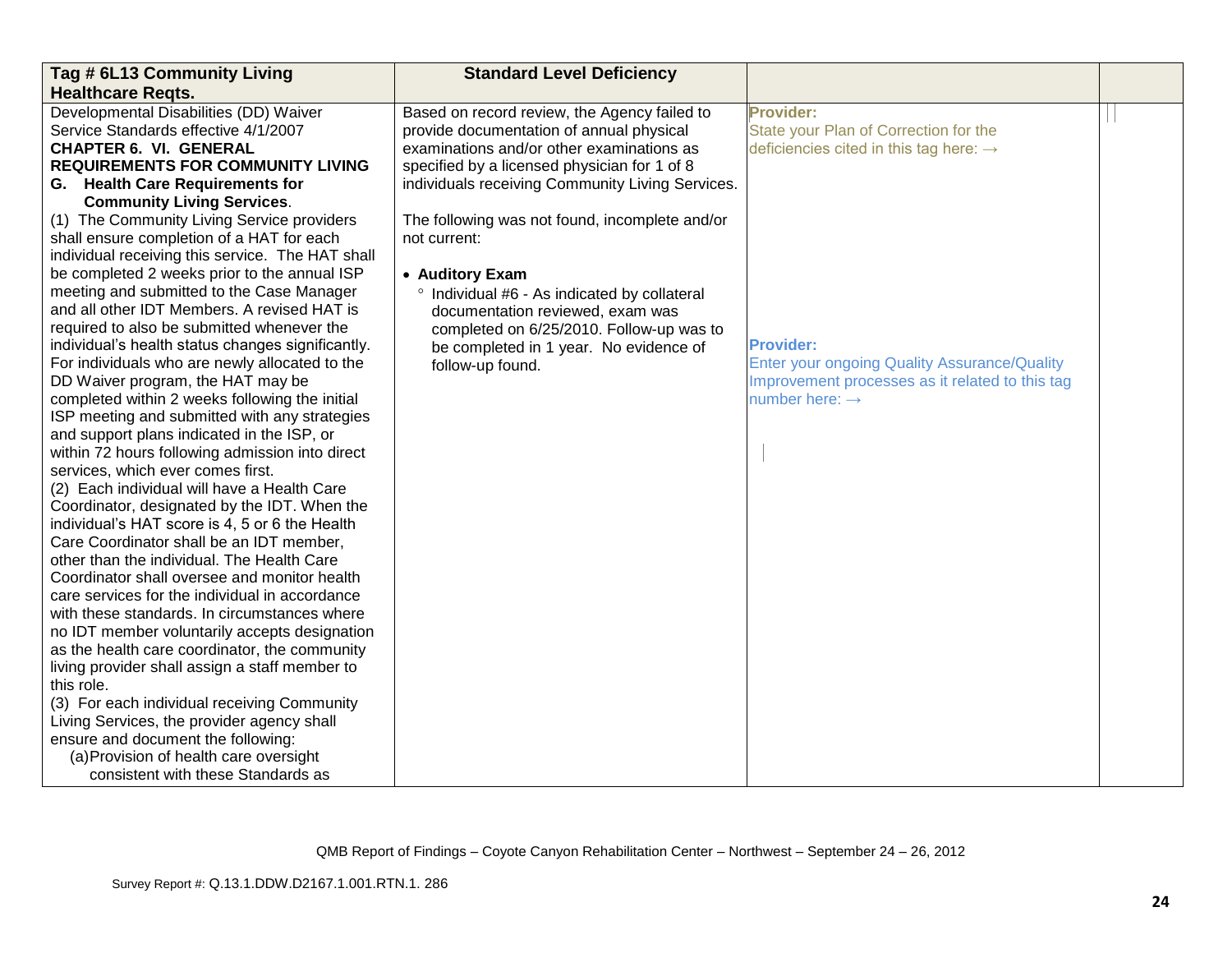| detailed in Chapter One section III E:           |  |  |
|--------------------------------------------------|--|--|
| Healthcare Documentation by Nurses For           |  |  |
| <b>Community Living Services, Community</b>      |  |  |
| Inclusion Services and Private Duty              |  |  |
| Nursing Services.                                |  |  |
| b) That each individual with a score of 4, 5,    |  |  |
| or 6 on the HAT, has a Health Care Plan          |  |  |
| developed by a licensed nurse.                   |  |  |
| (c) That an individual with chronic              |  |  |
| condition(s) with the potential to               |  |  |
| exacerbate into a life threatening               |  |  |
| condition, has Crisis Prevention/                |  |  |
| Intervention Plan(s) developed by a              |  |  |
| licensed nurse or other appropriate              |  |  |
| professional for each such condition.            |  |  |
| (4) That an average of 3 hours of documented     |  |  |
| nutritional counseling is available annually, if |  |  |
| recommended by the IDT.                          |  |  |
| (5) That the physical property and grounds are   |  |  |
| free of hazards to the individual's health and   |  |  |
| safety.                                          |  |  |
| (6) In addition, for each individual receiving   |  |  |
| Supported Living or Family Living Services, the  |  |  |
| provider shall verify and document the           |  |  |
| following:                                       |  |  |
| (a) The individual has a primary licensed        |  |  |
| physician;                                       |  |  |
| (b) The individual receives an annual            |  |  |
| physical examination and other                   |  |  |
| examinations as specified by a licensed          |  |  |
| physician;                                       |  |  |
| (c) The individual receives annual dental        |  |  |
| check-ups and other check-ups as                 |  |  |
| specified by a licensed dentist;                 |  |  |
| (d) The individual receives eye examinations     |  |  |
| as specified by a licensed optometrist or        |  |  |
| ophthalmologist; and                             |  |  |
| (e) Agency activities that occur as follow-up    |  |  |
| to medical appointments (e.g. treatment,         |  |  |
| visits to specialists, changes in                |  |  |
| medication or daily routine).                    |  |  |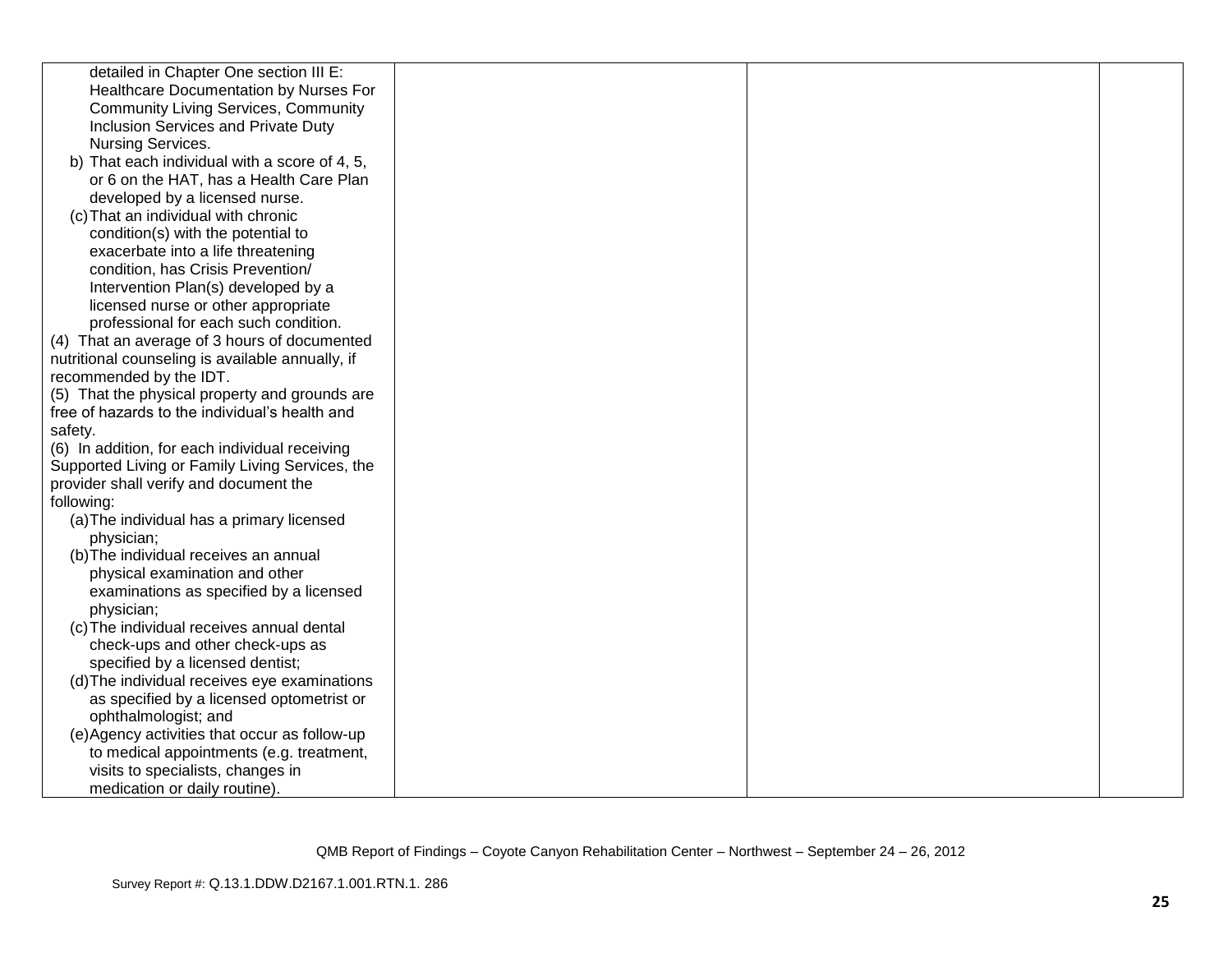| NMAC 8.302.1.17 RECORD KEEPING AND               |  |  |
|--------------------------------------------------|--|--|
| <b>DOCUMENTATION REQUIREMENTS: A</b>             |  |  |
| provider must maintain all the records           |  |  |
| necessary to fully disclose the nature, quality, |  |  |
| amount and medical necessity of services         |  |  |
| furnished to an eligible recipient who is        |  |  |
| currently receiving or who has received          |  |  |
| services in the past.                            |  |  |
|                                                  |  |  |
| B. Documentation of test results: Results of     |  |  |
| tests and services must be documented, which     |  |  |
| includes results of laboratory and radiology     |  |  |
|                                                  |  |  |
| procedures or progress following therapy or      |  |  |
| treatment.                                       |  |  |
|                                                  |  |  |
|                                                  |  |  |
|                                                  |  |  |
|                                                  |  |  |
|                                                  |  |  |
|                                                  |  |  |
|                                                  |  |  |
|                                                  |  |  |
|                                                  |  |  |
|                                                  |  |  |
|                                                  |  |  |
|                                                  |  |  |
|                                                  |  |  |
|                                                  |  |  |
|                                                  |  |  |
|                                                  |  |  |
|                                                  |  |  |
|                                                  |  |  |
|                                                  |  |  |
|                                                  |  |  |
|                                                  |  |  |
|                                                  |  |  |
|                                                  |  |  |
|                                                  |  |  |
|                                                  |  |  |
|                                                  |  |  |
|                                                  |  |  |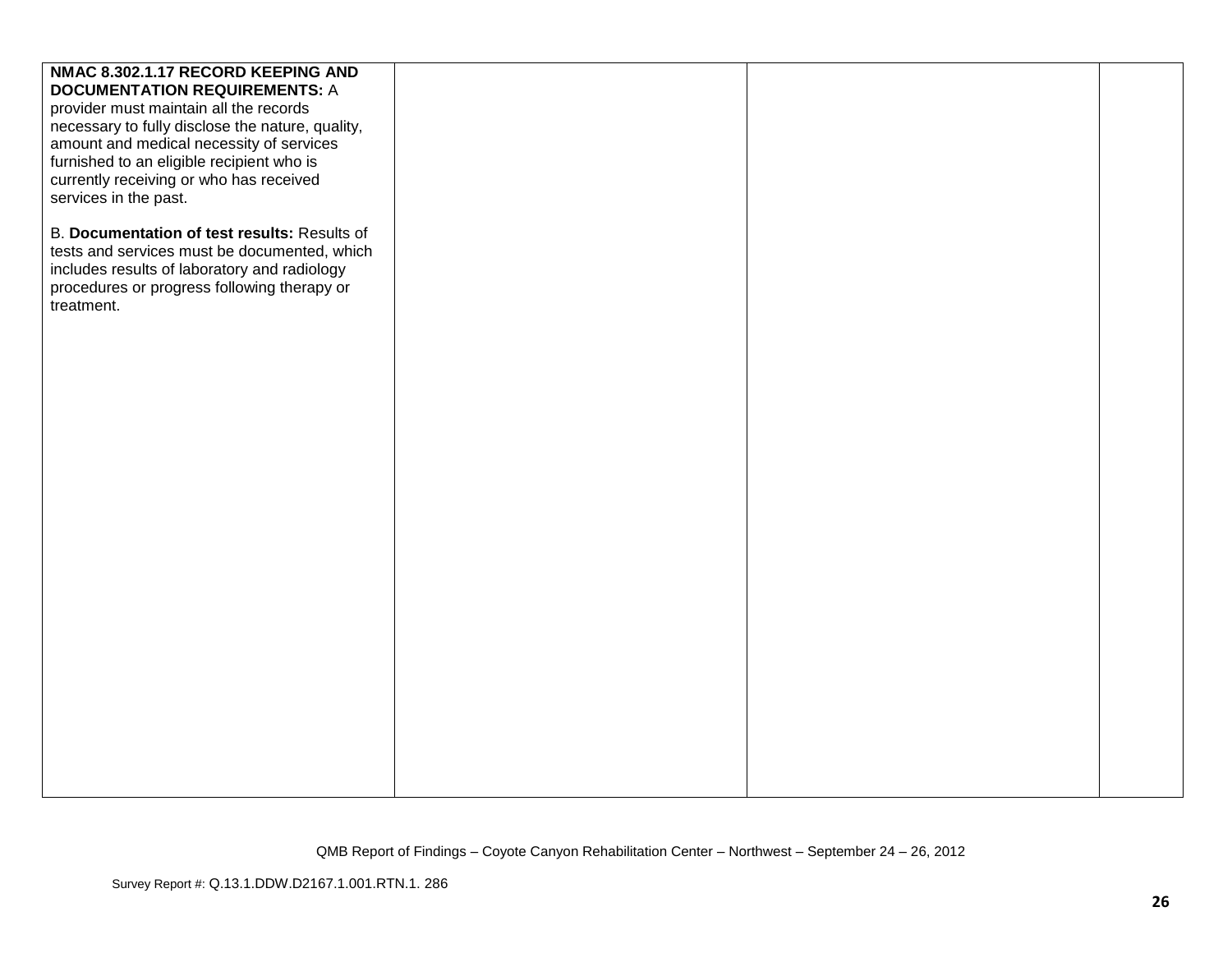| Tag # 6L25 Residential Health & Safety                                                          | <b>Standard Level Deficiency</b>                 |                                                     |  |
|-------------------------------------------------------------------------------------------------|--------------------------------------------------|-----------------------------------------------------|--|
| (Supported Living & Family Living)                                                              |                                                  |                                                     |  |
| Developmental Disabilities (DD) Waiver                                                          | Based on observation, the Agency failed to       | <b>Provider:</b>                                    |  |
| Service Standards effective 4/1/2007                                                            | ensure that each individual's residence met all  | State your Plan of Correction for the               |  |
| <b>CHAPTER 6. VIII. COMMUNITY LIVING</b>                                                        | requirements within the standard for 2 of 5      | deficiencies cited in this tag here: $\rightarrow$  |  |
| <b>SERVICE PROVIDER AGENCY</b>                                                                  | Supported Living residences.                     |                                                     |  |
| <b>REQUIREMENTS</b>                                                                             |                                                  |                                                     |  |
| L. Residence Requirements for Family                                                            | The following items were not found, not          |                                                     |  |
| <b>Living Services and Supported Living</b>                                                     | functioning or incomplete:                       |                                                     |  |
| <b>Services</b>                                                                                 |                                                  |                                                     |  |
| (1) Supported Living Services and Family                                                        | <b>Supported Living Requirements:</b>            |                                                     |  |
| Living Services providers shall assure that<br>each individual's residence has:                 | • Accessible written procedures for emergency    |                                                     |  |
| (a) Battery operated or electric smoke                                                          | evacuation e.g. fire and weather-related         |                                                     |  |
| detectors, heat sensors, or a sprinkler                                                         | threats (#3, 5 & 7)                              |                                                     |  |
| system installed in the residence;                                                              | • Accessible written procedures for the safe     | <b>Provider:</b>                                    |  |
| (b) General-purpose first aid kit;                                                              | storage of all medications with dispensing       | <b>Enter your ongoing Quality Assurance/Quality</b> |  |
| (c) When applicable due to an individual's                                                      | instructions for each individual that are        | Improvement processes as it related to this tag     |  |
| health status, a blood borne pathogens kit;                                                     | consistent with the Assisting with Medication    | number here: $\rightarrow$                          |  |
| (d) Accessible written procedures for                                                           | Administration training or each individual's ISP |                                                     |  |
| emergency evacuation e.g. fire and                                                              | (#3)                                             |                                                     |  |
| weather-related threats;                                                                        |                                                  |                                                     |  |
| (e) Accessible telephone numbers of poison                                                      | • Accessible written procedures for emergency    |                                                     |  |
| control centers located within the line of                                                      | placement and relocation of individuals in the   |                                                     |  |
| sight of the telephone;                                                                         | event of an emergency evacuation that makes      |                                                     |  |
| Accessible written documentation of actual<br>(f)                                               | the residence unsuitable for occupancy. The      |                                                     |  |
| evacuation drills occurring at least three                                                      | emergency evacuation procedures shall            |                                                     |  |
| (3) times a year. For Supported Living                                                          | address, but are not limited to, fire, chemical  |                                                     |  |
| evacuation drills shall occur at least once                                                     | and/or hazardous waste spills, and flooding      |                                                     |  |
| a year during each shift;                                                                       | (#3, 5 & 87)                                     |                                                     |  |
| Accessible written procedures for the safe<br>(q)<br>storage of all medications with dispensing |                                                  |                                                     |  |
| instructions for each individual that are                                                       | Note: Individuals #5 & 7 share a home            |                                                     |  |
| consistent with the Assisting with                                                              |                                                  |                                                     |  |
| Medication Administration training or each                                                      |                                                  |                                                     |  |
| individual's ISP; and                                                                           |                                                  |                                                     |  |
| Accessible written procedures for<br>(h)                                                        |                                                  |                                                     |  |
| emergency placement and relocation of                                                           |                                                  |                                                     |  |
| individuals in the event of an emergency                                                        |                                                  |                                                     |  |
| evacuation that makes the residence                                                             |                                                  |                                                     |  |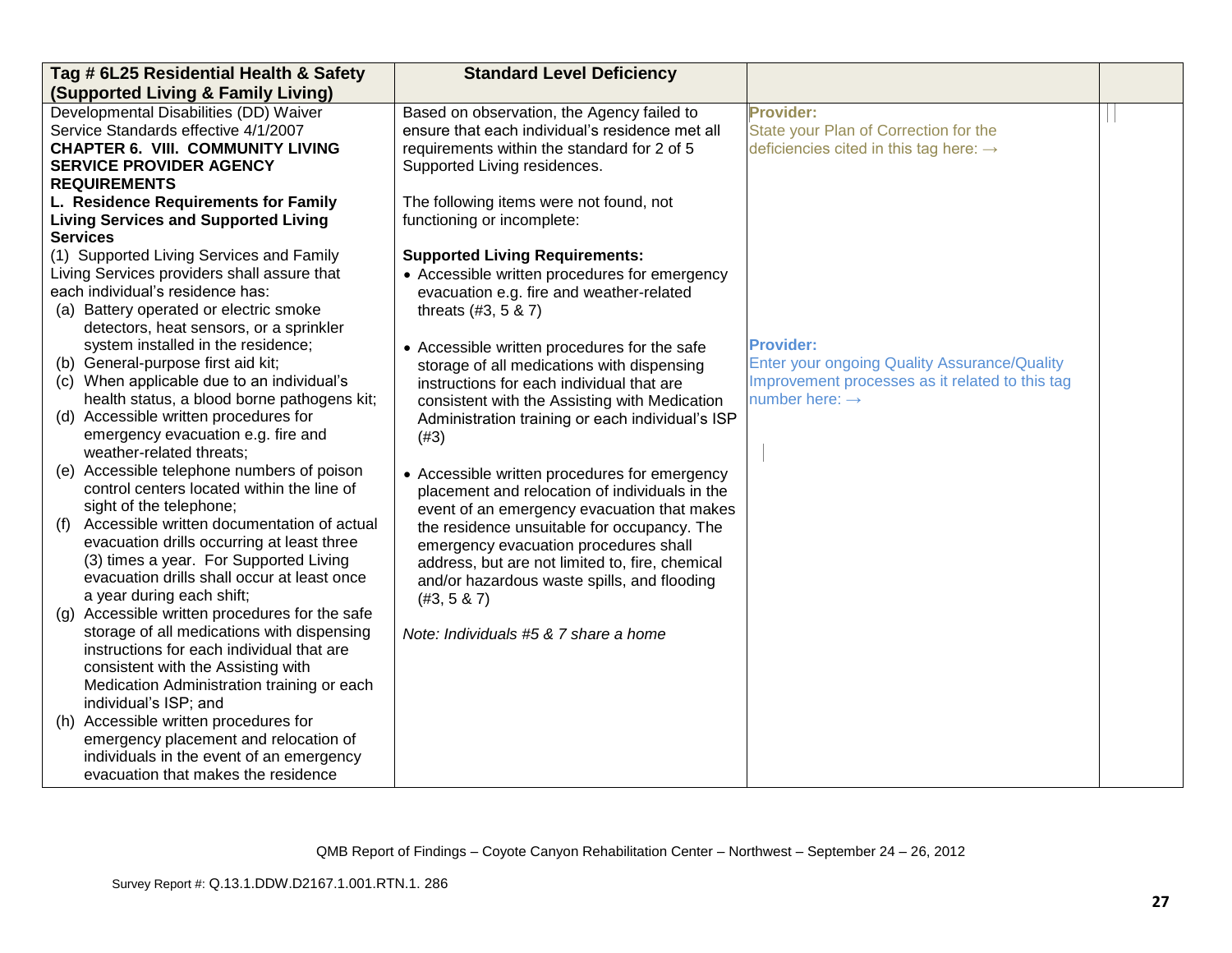| unsuitable for occupancy. The emergency<br>evacuation procedures shall address, but<br>are not limited to, fire, chemical and/or<br>hazardous waste spills, and flooding. |  |  |
|---------------------------------------------------------------------------------------------------------------------------------------------------------------------------|--|--|
|                                                                                                                                                                           |  |  |
|                                                                                                                                                                           |  |  |
|                                                                                                                                                                           |  |  |
|                                                                                                                                                                           |  |  |
|                                                                                                                                                                           |  |  |
|                                                                                                                                                                           |  |  |
|                                                                                                                                                                           |  |  |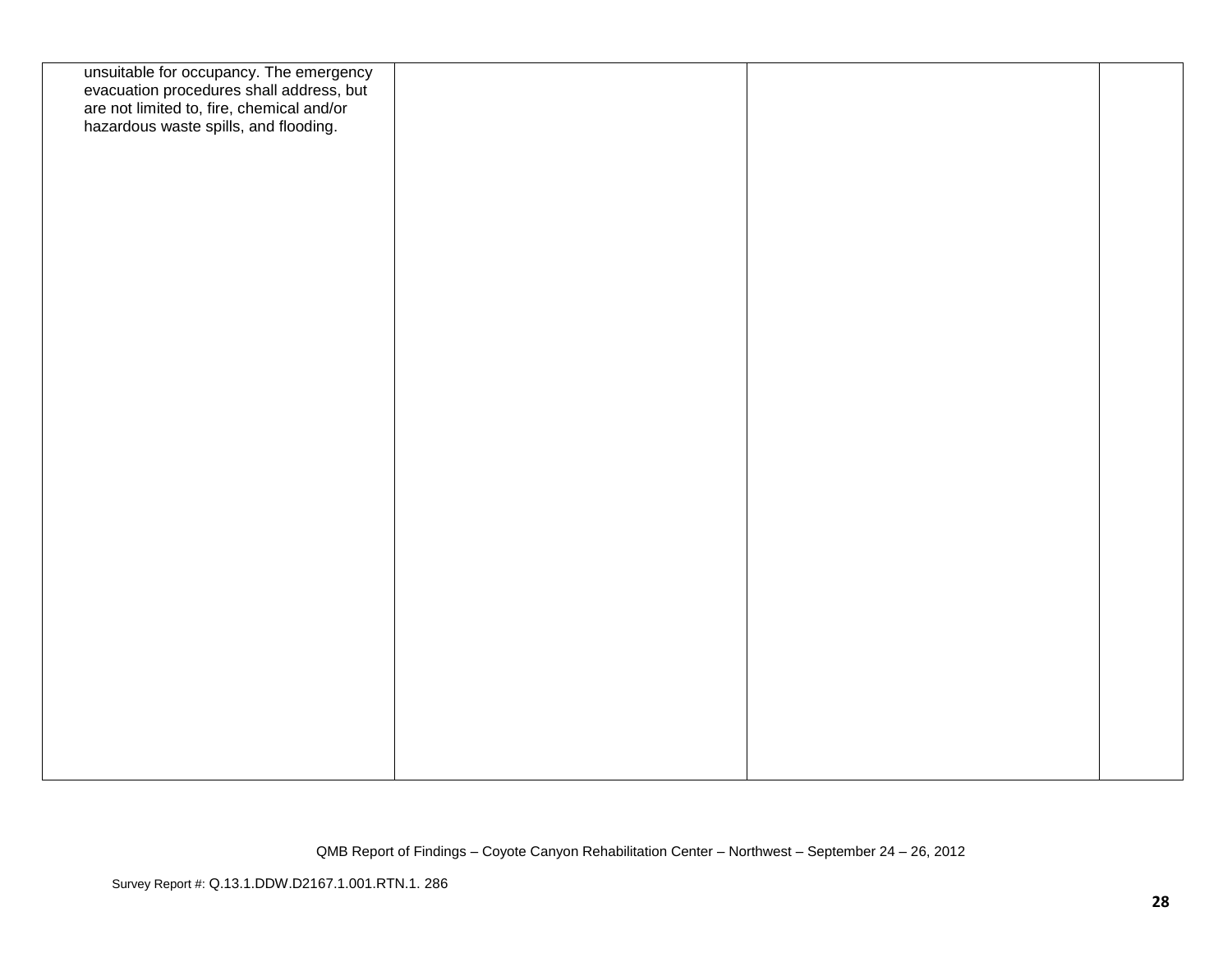| <b>Standard of Care</b>                                                                          | <b>Deficiencies</b>                                                                                       | <b>Agency Plan of Correction, On-going</b><br><b>QA/QI &amp; Responsible Party</b>                                               | <b>Date</b><br><b>Due</b> |
|--------------------------------------------------------------------------------------------------|-----------------------------------------------------------------------------------------------------------|----------------------------------------------------------------------------------------------------------------------------------|---------------------------|
|                                                                                                  |                                                                                                           | CMS Assurance - Medicaid Billing/Reimbursement/Financial Accountability - State financial oversight exists to assure that claims |                           |
|                                                                                                  | are coded and paid for in accordance with the reimbursement methodology specified in the approved waiver. |                                                                                                                                  |                           |
| Tag # 5144 Adult Habilitation                                                                    | <b>Standard Level Deficiency</b>                                                                          |                                                                                                                                  |                           |
| <b>Reimbursement</b>                                                                             |                                                                                                           |                                                                                                                                  |                           |
| Developmental Disabilities (DD) Waiver<br>Service Standards effective 4/1/2007                   | Based on record review, the Agency failed to<br>provide written or electronic documentation as            | <b>Provider:</b><br>State your Plan of Correction for the                                                                        |                           |
| <b>CHAPTER 1 III. PROVIDER AGENCY</b>                                                            | evidence for each unit billed for Adult                                                                   | deficiencies cited in this tag here: $\rightarrow$                                                                               |                           |
| <b>DOCUMENTATION OF SERVICE DELIVERY</b>                                                         | Habilitation Services for 1 of 5 individuals.                                                             |                                                                                                                                  |                           |
| <b>AND LOCATION</b>                                                                              |                                                                                                           |                                                                                                                                  |                           |
| <b>General: All Provider Agencies shall</b><br>А.                                                | Individual #2                                                                                             |                                                                                                                                  |                           |
| maintain all records necessary to fully                                                          | June 2012                                                                                                 |                                                                                                                                  |                           |
| disclose the service, quality, quantity and                                                      | • The Agency billed 312 units of Adult                                                                    |                                                                                                                                  |                           |
| clinical necessity furnished to individuals<br>who are currently receiving services. The         | Habilitation (T2021 U2) from 6/1/2012<br>through 6/30/2012 Documentation received                         |                                                                                                                                  |                           |
| Provider Agency records shall be                                                                 | accounted for 300 units.                                                                                  |                                                                                                                                  |                           |
| sufficiently detailed to substantiate the                                                        |                                                                                                           |                                                                                                                                  |                           |
| date, time, individual name, servicing                                                           |                                                                                                           |                                                                                                                                  |                           |
| Provider Agency, level of services, and                                                          |                                                                                                           | <b>Provider:</b>                                                                                                                 |                           |
| length of a session of service billed.                                                           |                                                                                                           | <b>Enter your ongoing Quality Assurance/Quality</b>                                                                              |                           |
| <b>B.</b><br><b>Billable Units:</b> The documentation of the                                     |                                                                                                           | Improvement processes as it related to this tag                                                                                  |                           |
| billable time spent with an individual shall<br>be kept on the written or electronic record      |                                                                                                           | number here: $\rightarrow$                                                                                                       |                           |
| that is prepared prior to a request for                                                          |                                                                                                           |                                                                                                                                  |                           |
| reimbursement from the HSD. For each                                                             |                                                                                                           |                                                                                                                                  |                           |
| unit billed, the record shall contain the                                                        |                                                                                                           |                                                                                                                                  |                           |
| following:                                                                                       |                                                                                                           |                                                                                                                                  |                           |
| Date, start and end time of each service<br>(1)<br>encounter or other billable service interval; |                                                                                                           |                                                                                                                                  |                           |
| A description of what occurred during the<br>(2)                                                 |                                                                                                           |                                                                                                                                  |                           |
| encounter or service interval; and                                                               |                                                                                                           |                                                                                                                                  |                           |
| The signature or authenticated name of<br>(3)                                                    |                                                                                                           |                                                                                                                                  |                           |
| staff providing the service.                                                                     |                                                                                                           |                                                                                                                                  |                           |
| MAD-MR: 03-59 Eff 1/1/2004                                                                       |                                                                                                           |                                                                                                                                  |                           |
| 8.314.1 BI RECORD KEEPING AND                                                                    |                                                                                                           |                                                                                                                                  |                           |
| <b>DOCUMENTATION REQUIREMENTS:</b>                                                               |                                                                                                           |                                                                                                                                  |                           |
| Providers must maintain all records necessary                                                    |                                                                                                           |                                                                                                                                  |                           |
| to fully disclose the extent of the services                                                     |                                                                                                           |                                                                                                                                  |                           |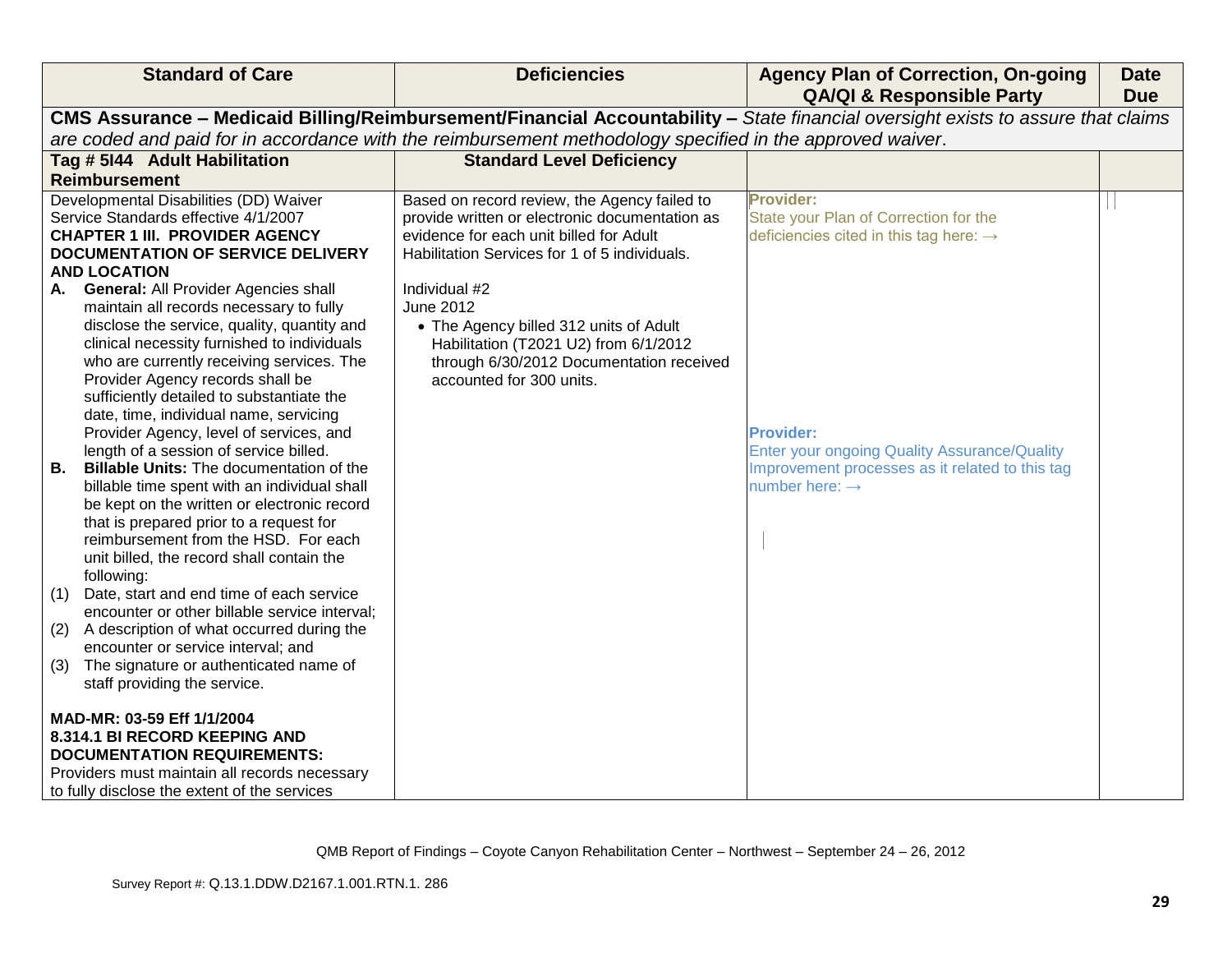| provided to the Medicaid recipient. Services<br>that have been billed to Medicaid, but are not<br>substantiated in a treatment plan and/or patient                                                                                                                                                                                                                                                                                                                                                                                                                         |  |  |
|----------------------------------------------------------------------------------------------------------------------------------------------------------------------------------------------------------------------------------------------------------------------------------------------------------------------------------------------------------------------------------------------------------------------------------------------------------------------------------------------------------------------------------------------------------------------------|--|--|
| records for the recipient are subject to<br>recoupment.                                                                                                                                                                                                                                                                                                                                                                                                                                                                                                                    |  |  |
| Developmental Disabilities (DD) Waiver<br>Service Standards effective 4/1/2007<br><b>CHAPTER 5 XVI. REIMBURSEMENT</b><br>A. Billable Unit. A billable unit for Adult<br>Habilitation Services is in 15-minute increments<br>hour. The rate is based on the individual's level<br>of care.                                                                                                                                                                                                                                                                                  |  |  |
| <b>B. Billable Activities</b><br>(1) The Community Inclusion Provider Agency<br>can bill for those activities listed and described<br>on the ISP and within the Scope of Service.<br>Partial units are allowable. Billable units are<br>face-to-face, except that Adult Habilitation<br>services may be non-face-to-face under the<br>following conditions: (a) Time that is non face-<br>to-face is documented separately and clearly<br>identified as to the nature of the activity; and(b)<br>Non face-to-face hours do not exceed 5% of<br>the monthly billable hours. |  |  |
| (2) Adult Habilitation Services can be provided<br>with any other services, insofar as the services<br>are not reported for the same hours on the<br>same day, except that Therapy Services and<br>Case Management may be provided and billed<br>for the same hours.                                                                                                                                                                                                                                                                                                       |  |  |